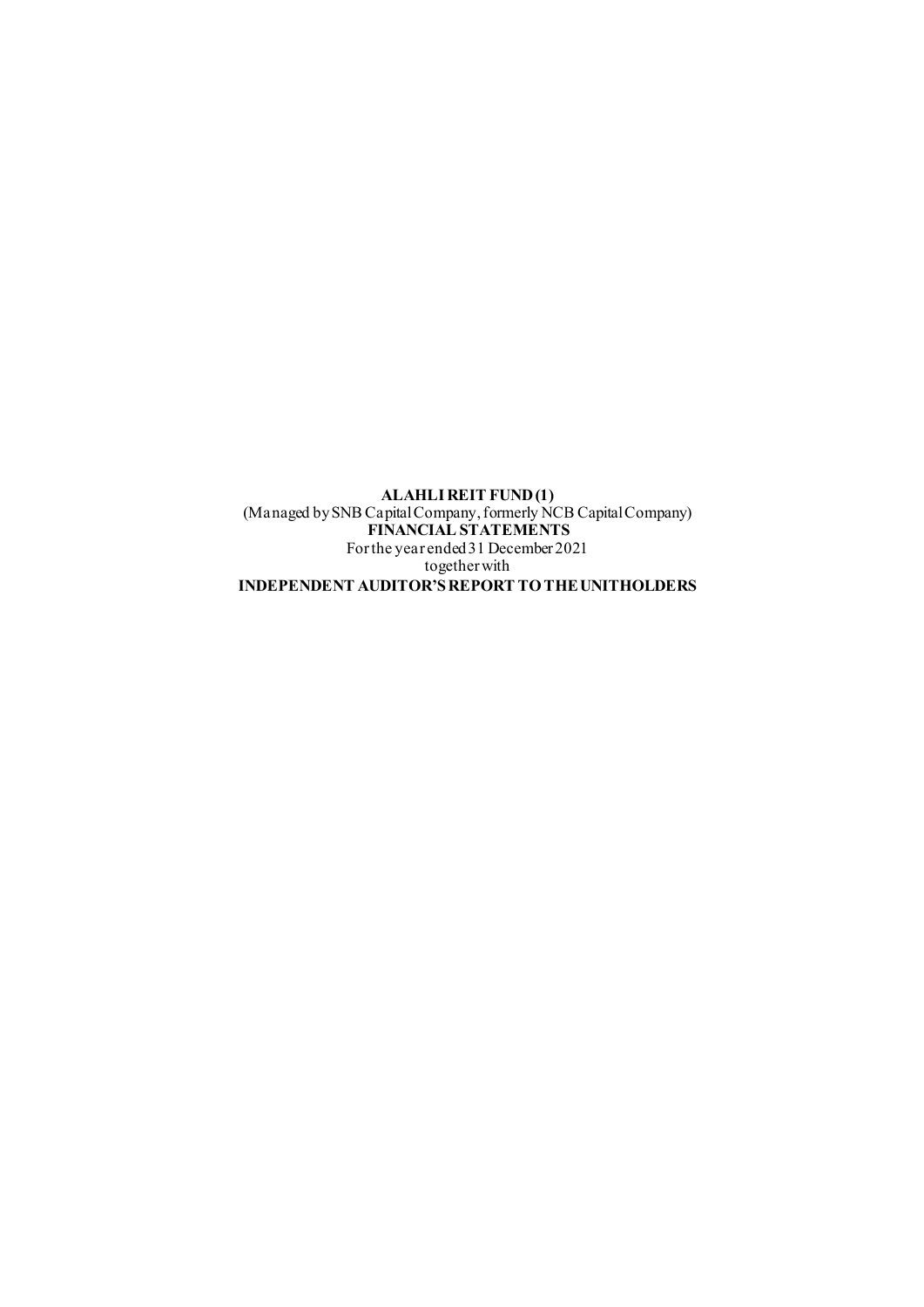# **ALAHLI REIT FUND (1)** (Managed by SNB Capital Company, formerly NCB Capital Company) **FINANCIAL STATEMENTS AND INDEPENDENT AUDITOR'S REPORT** For the year ended 31 December 2021

|                                                                             | Page     |
|-----------------------------------------------------------------------------|----------|
| Independent auditor's report on the financial statements to the unitholders | $1 - 4$  |
| Statement of financial position                                             |          |
| Statement of profit or loss and other comprehensive income                  | 6        |
| Statement of changes in net assets (equity) attributable to the unitholders |          |
| Statement of cash flows                                                     | 8        |
| Notes to the financial statements                                           | $9 - 35$ |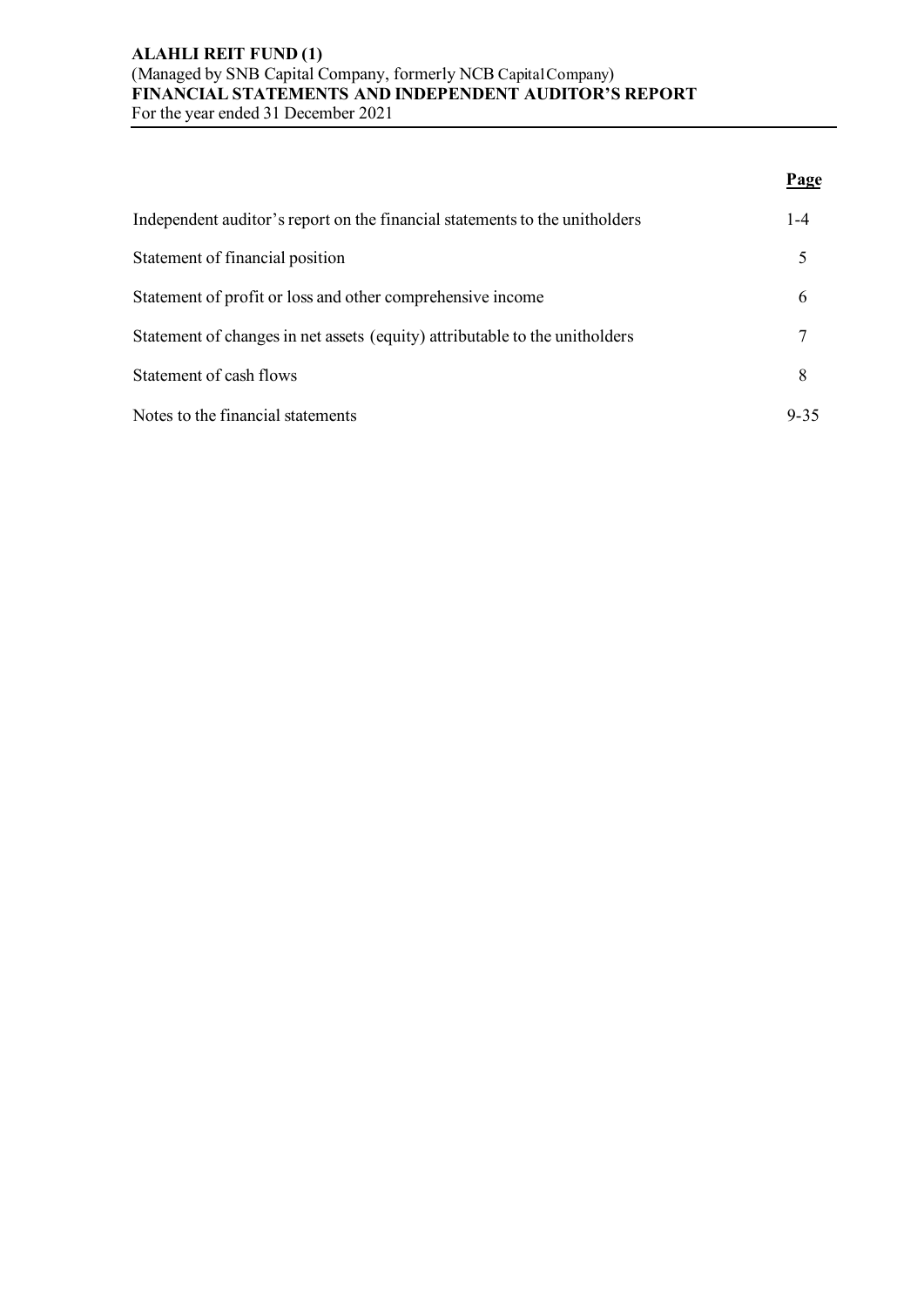

**KPMG Professional Services** 

Rivadh Front, Aimort Road P.O. Box 92876 **Rivadh 11663** Kingdom of Saudi Arabia Commercial Registration No 1010425494

**Headquarters in Rivadh** 

ك*ي بي* إم جي للاستشارات ال*م*هنية واجِّهة الرَّباض، طرَّبتي المطار صندوق برید ۹۲۸۷۲ الرياض ١١٦٦٣ المملكة العربية السعونية سجل تجاري رقم ٤٢٥٤٩٤ ١٠١٠

المركز الرئيسي في الرياض

# **Independent Auditor's Report**

To the Unitholders of AIAhli REIT Fund (1) managed by SNB Capital Company (formerly NCB Capital Company)

#### Opinion

We have audited the financial statements of AIAhli REIT Fund (1) (the "Fund"), managed by SNB Capital Company, formerly NCB Capital Company, which comprise the statement of financial position as at 31 December 2021, the statements of profit or loss and other comprehensive income, changes in net assets (equity) attributable to the unitholders and cash flows for the year then ended, and notes to the financial statements, comprising significant accounting policies and other explanatory information.

In our opinion, the accompanying financial statements present fairly, in all material respects, the financial position of the Fund as at 31 December 2021, and its financial performance and its cash flows for the year then ended in accordance with International Financial Reporting Standards (IFRS) that are endorsed in the Kingdom of Saudi Arabia and other standards and pronouncements issued by the Saudi Organization for Chartered and Professional Accountants (SOCPA).

#### **Basis for Opinion**

We conducted our audit in accordance with International Standards on Auditing as endorsed in the Kingdom of Saudi Arabia. Our responsibilities under those standards are further described in the Auditor's Responsibilities for the audit of the financial statements section of our report. We are independent of the Fund in accordance with the professional code of conduct and ethics that are endorsed in the Kingdom of Saudi Arabia. that are relevant to our audit of the financial statements, and we have fulfilled our other ethical responsibilities in accordance with these requirements. We believe that the audit evidence we have obtained is sufficient and appropriate to provide a basis for our opinion.

#### **Key audit matters**

Key audit matters are those matters that, in our professional judgement, were of most significance in our audit of the financial statements of the current period. These matters were addressed in the context of our audit of the financial statements as a whole and in forming our opinion thereon, and we do not provide a separate opinion on these matters.

KPMG Professional Services, a professional closed joint stock company registered in the Kingdom of Saudi Arabia. With the paid-up capital of (25,000,000) SAR (Previously known as "KPMG AI Fozan &<br>Partners Certified Public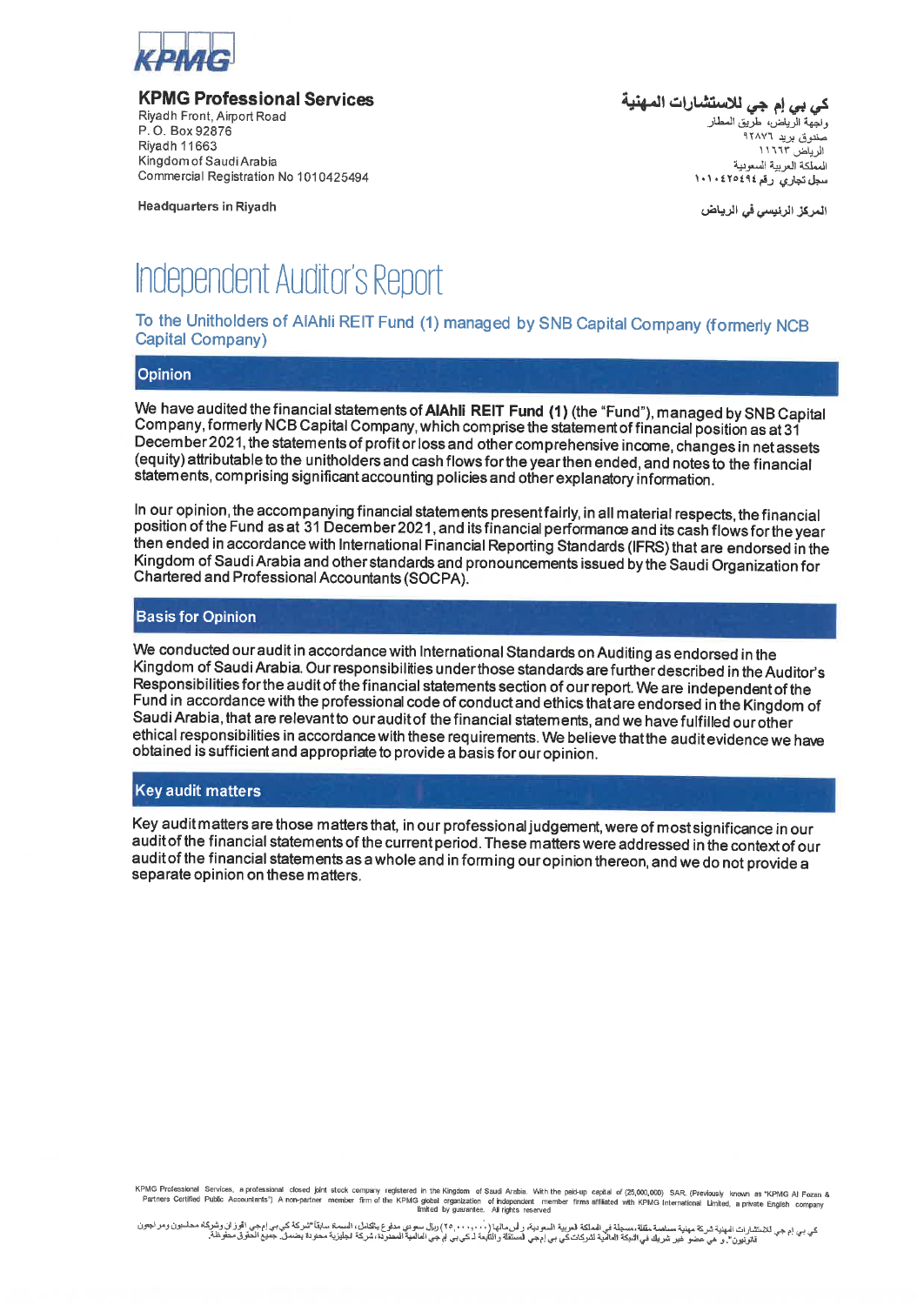

# Independent Auditor's Report (continued)

To the Unitholders of AIAhli REIT Fund (1) managed by SNB Capital Company (formerly NCB Capital Company)

# Key audit matters (continued) **Valuation of investment properties** Note (10) to the financial statements. **Key audit matter** How the matter was address in our audit As at 31 December 2021, the carrying value of Fund's investment properties amounted to SR 1,825.7 million (31 December 2020: 1,844.2 million) and the fair value of these properties amounted to SR 1,854.6 million (31) December 2020: 1.885.1 million).  $\mathbf{r}$ The investment properties are stated at cost net of accumulated depreciation and impairment losses. (if any). However, the fair values of the investment properties along with its impact on net assets (equity)  $\mathbf{r}$ per unit is disclosed in the notes to the financial statements In accordance with the requirements of relevant accounting standards, the Fund is required to assess indicators of impairment on its investment properties at each reporting date. In case impairment indicators are identified, the recoverable amount of the investment properties are required to be determined. As part of its assessment of impaiment indicators, the Fund reviews both internal and external indicators of impairment including but not limited to net cash flows.  $\omega$  . operating losses, physical condition of its properties and adverse market changes or conditions. The Fund also uses the valuation reports from the independent valuers engaged by the Fund Manager to evaluate the recoverable amount of properties at the reporting date.

We considered this as a key audit matter since the assessment of recoverable amounts, where required, involves the exercise of significant judgment and estimates.

Refer to the summary of significant accounting policies in note 4 relating to impairment of investment properties, note 5 which contains the significant accounting judgment, estimates and assumptions relating to impairment and note 10 relating to investment properties.

Our audit procedures in response to the assessed risk of material misstatement in assessing impairment in the investment properties comprised of:

- Obtaining an understanding of the process adopted by the Fund Manager in identifying the impairment in investment properties.
- Obtaining an understanding of the valuation approach adopted by the Fund manager. We corresponded with the Fund's independent valuers through the Fund Manager to understand the assumptions and methodologies used in valuing the investment properties and the market evidence used by the independent valuers to support their assumptions. We also obtained an understanding of the involvement of the Fund manager's valuation process to assess whether appropriate oversight has occurred.
- Assessing valuers' credentials, their independence, professional qualifications. competence, experience and ensured that they are certified from Saudi Authority for Accredited Valuers (TAQEEM).
- Assessing the value in use calculation of investment properties determined by the Fund Manager.
- Involving our specialist to assess the key assumptions and estimates, such as discount rate, exit yield rate, annual rental income. operating expenditure and occupancy, used by the independent valuers in determining the fair values of the investment properties.
- $\overline{a}$ Comparing the recoverable amounts of the investment properties with their carrying values to determine whether recognition of any impairment loss is required.
- Assessing the adequacy of the disclosures in the financial statements.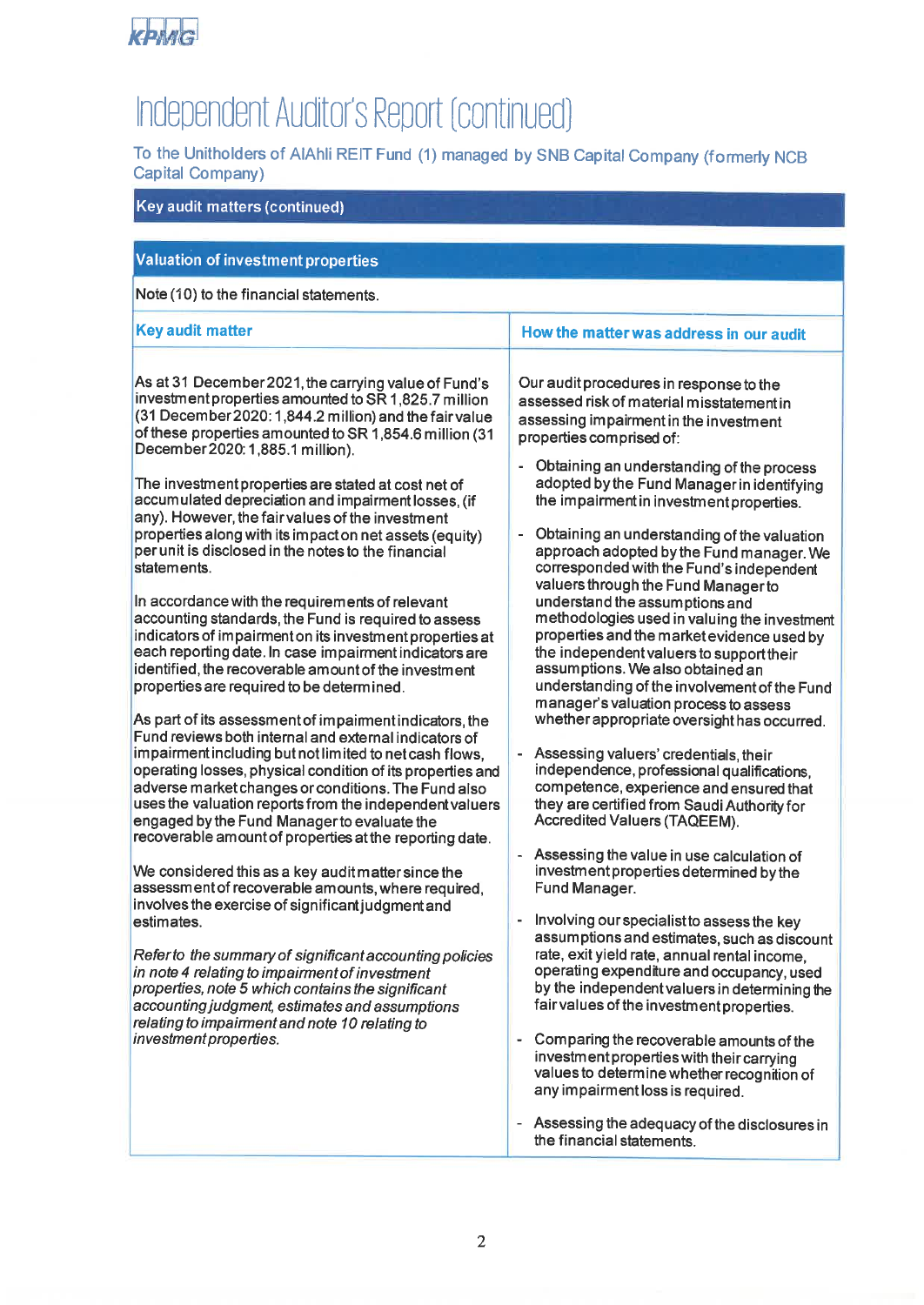

# Independent auditor's report (continued)

# To the Unitholders of AIAhli REIT Fund (1) managed by SNB Capital Company (formerly NCB Capital Company)

### **Other Information**

The Fund Manager is responsible for the other information. The other information comprises the information included in the annual report but does not include the financial statements and our auditor's report thereon. The annual report is expected to be made available to us after the date of this auditor's report.

Our opinion on the financial statements does not cover the other information and we will not express any form of assurance conclusion thereon.

In connection with our audit of the financial statements, our responsibility is to read the other information identified above when it becomes available and, in doing so, consider whether the other information is materially inconsistent with the financial statements or our knowledge obtained in the audit, or otherwise appears to be materially misstated.

When we read the annual report, when made available to us, if we conclude that there is a material misstatement therein, we are required to communicate the matter to those charged with governance.

#### Responsibilities of Fund Manager and Those Charged with Governance for the Financial **Statements**

The Fund Manager is responsible for the preparation and fair presentation of the financial statements in accordance with IFRS that are endorsed in the Kingdom of Saudi Arabia and other standards and pronouncements issued by SOCPA, the applicable provisions of the Real Estate Investment Funds Regulations issued by the Capital Market Authority and the Fund's terms and conditions, and for such internal control as the Fund Manager determines is necessary to enable the preparation of financial statements that are free from material misstatement, whether due to fraud or error.

In preparing the financial statements, the Fund Manager is responsible for assessing the Fund's ability to continue as a going concern, disclosing, as applicable, matters related to going concern and using the going concern basis of accounting unless the Fund manager either intends to liquidate the Fund or to cease operations, or has no realistic alternative but to do so.

Those charged with governance, the Fund's Board, is responsible for overseeing the Fund's financial reporting process.

# Auditor's Responsibilities for the Audit of the Financial Statements

Our objectives are to obtain reasonable assurance about whether the financial statements as a whole are free from material misstatement, whether due to fraud or error, and to issue an auditor's report that includes our opinion. 'Reasonable assurance' is a high level of assurance but is not a guarantee that an audit conducted in accordance with International Standards on Auditing that are endorsed in the Kingdom of Saudi Arabia, will always detect a material misstatement when it exists. Misstatements can arise from fraud or error and are considered material if, individually or in aggregate, they could reasonably be expected to influence the economic decisions of users taken on the basis of these financial statements.

As part of an audit in accordance with International Standards on Auditing that are endorsed in the Kingdom of Saudi Arabia, we exercise professional judgement and maintain professional skepticism throughout the audit. We also:

- Identify and assess the risks of material misstatement of the financial statements, whether due to fraud or error, design and perform audit procedures responsive to those risks, and obtain audit evidence that is sufficient and appropriate to provide a basis for our opinion. The risk of not detecting a material misstatement resulting from fraud is higher than for one resulting from error, as fraud may involve collusion, forgery, intentional omissions, misrepresentations or the override of internal control.
- Obtain an understanding of internal control relevant to the audit in order to design audit procedures that are appropriate in the circumstances, but not for the purpose of expressing an opinion on the effectiveness of the Fund Manager's internal control.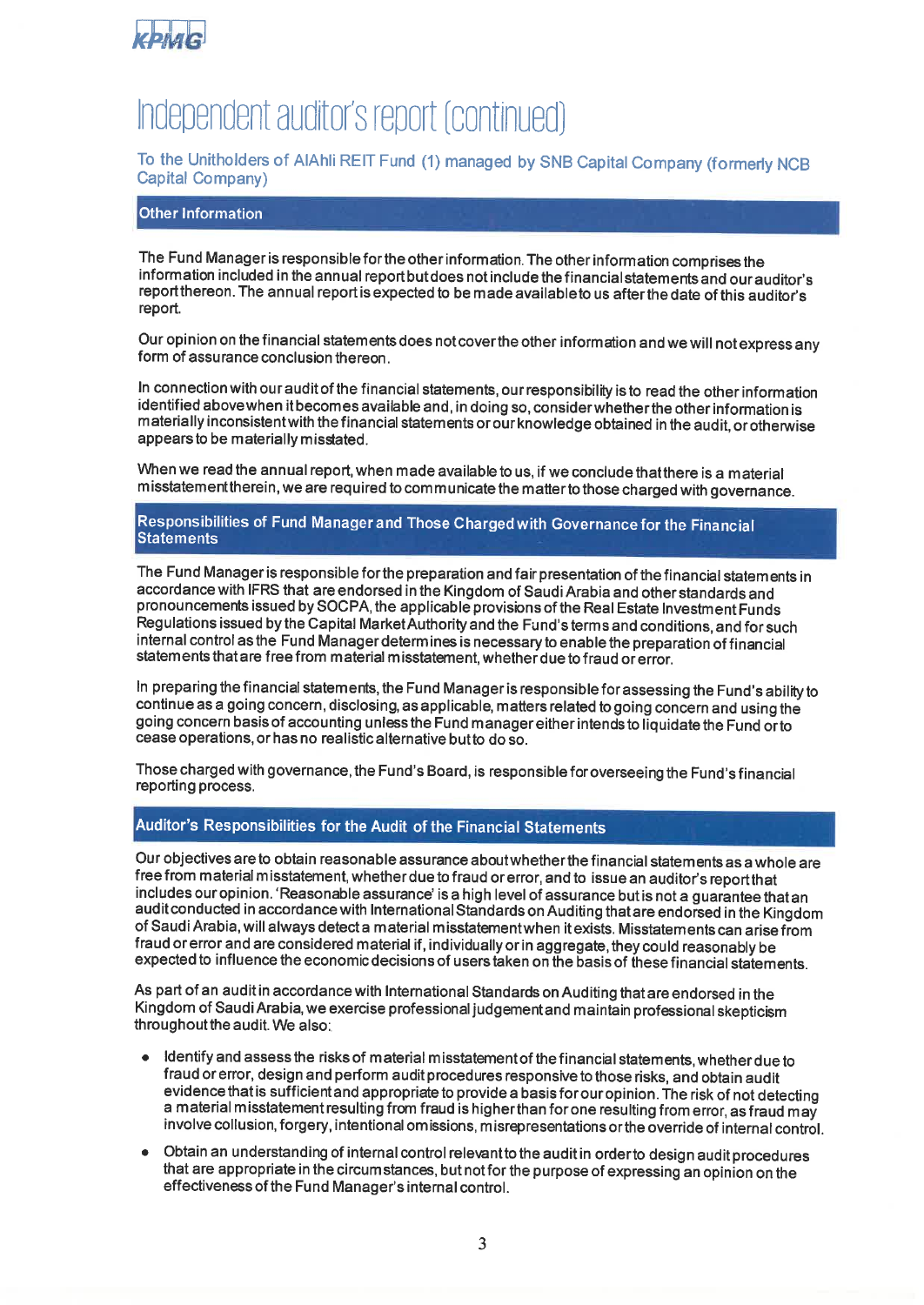

# Independent auditor's report (continued)

To the Unitholders of AIAhli REIT Fund (1) managed by SNB Capital Company (formerly NCB Capital Company)

# Auditor's Responsibilities for the Audit of the Financial Statements (continued)

- Evaluate the appropriateness of accounting policies used and the reasonableness of accounting estimates and related disclosures made by Fund Manager.
- Conclude on the appropriateness of Fund Manager's use of the going concern basis of accounting and, based on the auditevidence obtained, whether a material uncertainty exists related to events or conditions that may cast significant doubt on the Fund's ability to continue as a going concern. If we conclude that a material uncertainty exists, then we are required to draw attention in our auditor's report to the related disclosures in the financial statements or, if such disclosures are inadequate, to modify our opinion. Our conclusions are based on the audit evidence obtained up to the date of our auditors' report. However, future events or conditions may cause the Fund to cease to continue as a going concern.
- Evaluate the overall presentation, structure and content of the financial statements, including the  $\blacksquare$ disclosures, and whether the financial statements represent the underlying transactions and events in a manner that achieves fair presentation.

We communicate with those charged with governance regarding, among other matters, the planned scope and timing of the audit and significant audit findings, including any significant deficiencies in internal control that we identify during our audit of AlAhli REIT Fund (1) (the "Fund").

We also provide those charged with governance with a statement that we have complied with relevant ethical requirements regarding independence and communicate with them all relationships and other matters that may reasonably be thought to bear on our independence and where applicable, related safeguards.

From the matters communicated with those charged with governance, we determine those matters that were of most significance in the audit of the financial statements of the current period and are therefore the key audit matters. We describe these matters in our auditor's report unless law or regulation precludes public disclosure about the matter or when, in extremely rare circumstances, we determine that a matter should not be communicated in our report because the adverse consequences of doing so would reasonably be expected to outweigh the public interest benefits of such communication.

#### **KPMG Professional Services**

Hani Hamzah A. Bedairi License Number 460

Rivadh on: 28 Sha'aban 1443H Corresponding to: 31 March 2022

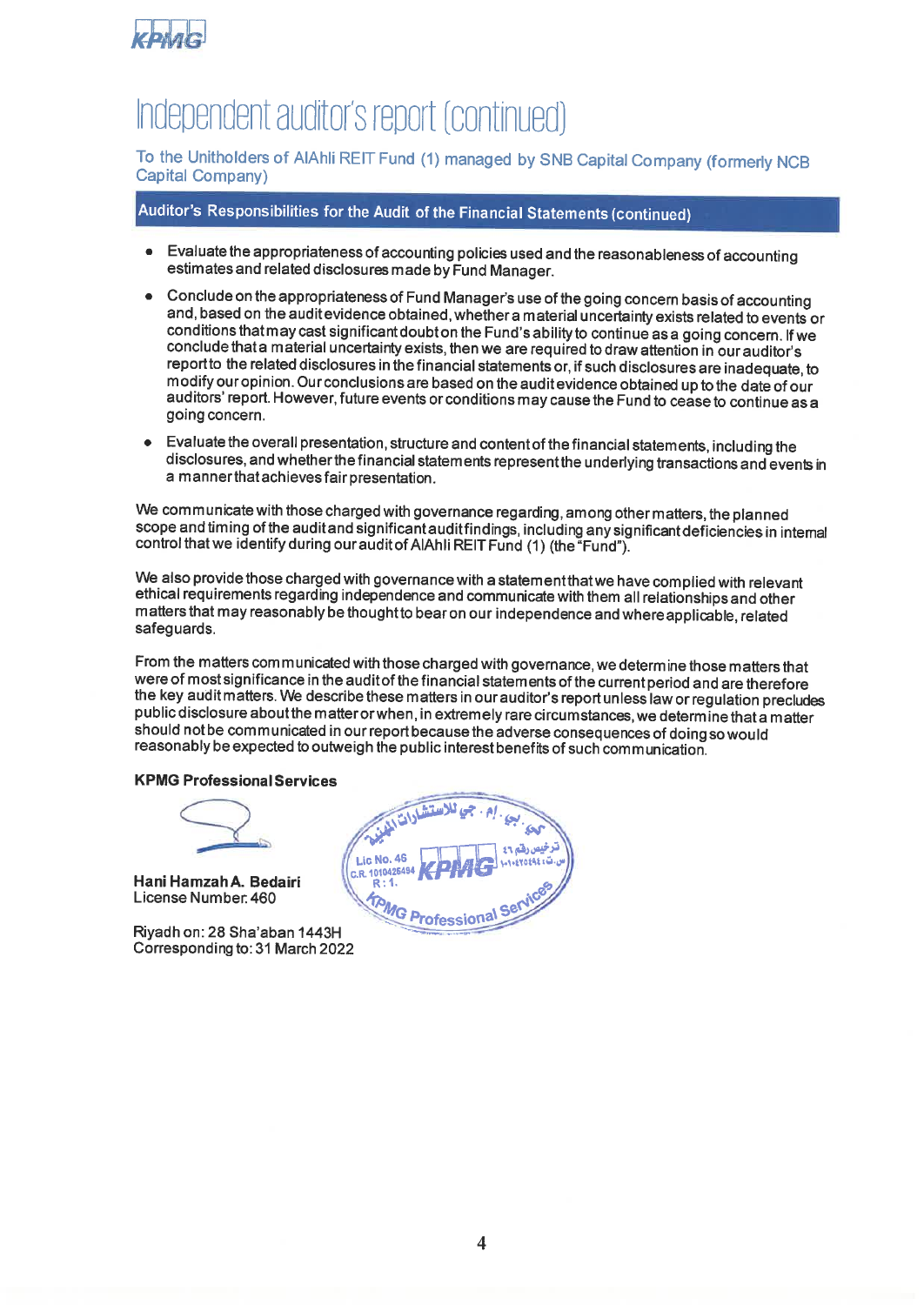# **ALAHLI REIT FUND (1)** (Managed by SNB Capital Company, formerly NCB Capital Company) **STATEMENT OF FINANCIAL POSITION As at 31 December 2021**

Expressed in Saudi Riyals '000 (unless otherwise stated)

|                                                     | <b>Note</b> | 31 December<br>2021 | 31 December<br>2020 |
|-----------------------------------------------------|-------------|---------------------|---------------------|
| <b>ASSETS</b>                                       |             |                     |                     |
| <b>Current assets</b>                               |             |                     |                     |
| Cash and cash equivalents                           | 6           | 12,176              | 6,478               |
| Investments at fair value through profit or loss    | 7           | 40,031              |                     |
| Receivables from operating leases                   | $\delta$    | 56,326              | 50,030              |
| Prepayments and other receivables                   | 9           | 2,551               | 2,717               |
| <b>Total current assets</b>                         |             | 111,084             | 59,225              |
| <b>Non-current assets</b>                           |             |                     |                     |
| Investment properties                               | 10          | 1,825,667           | 1,844,178           |
| <b>Total non-current assets</b>                     |             | 1,825,667           | 1,844,178           |
| <b>Total assets</b>                                 |             | 1,936,751           | 1,903,403           |
| <b>LIABILITIES</b>                                  |             |                     |                     |
| <b>Current liabilities</b>                          |             |                     |                     |
| Due to related parties                              | 16          | 20,354              | 21,765              |
| Unearned rental income                              | 11          | 30,326              | 25,060              |
| Other liabilities                                   | 12          | 7,082               | 7,214               |
| Advances from operating leases                      | 13          | 14,954              | 12,740              |
| Provision for Zakat                                 | 15          | 2,230               | 1,159               |
| <b>Total current liabilities</b>                    |             | 74,946              | 67,938              |
| <b>Non-current liabilities</b>                      |             |                     |                     |
| Borrowings                                          | 14          | 558,728             | 514,995             |
| <b>Total non-current liabilities</b>                |             | 558,728             | 514,995             |
| <b>Total liabilities</b>                            |             | 633,674             | 582,933             |
| Net assets (equity) attributable to the unitholders |             | 1,303,077           | 1,320,470           |
| Units in issue (Numbers in thousands)               |             | 137,500             | 137,500             |
| Net assets (equity) per unit (SAR)                  |             | 9.48                | 9.60                |
| Net assets (equity) per unit fair value (SAR)       | 20          | 9.69                | 9.90                |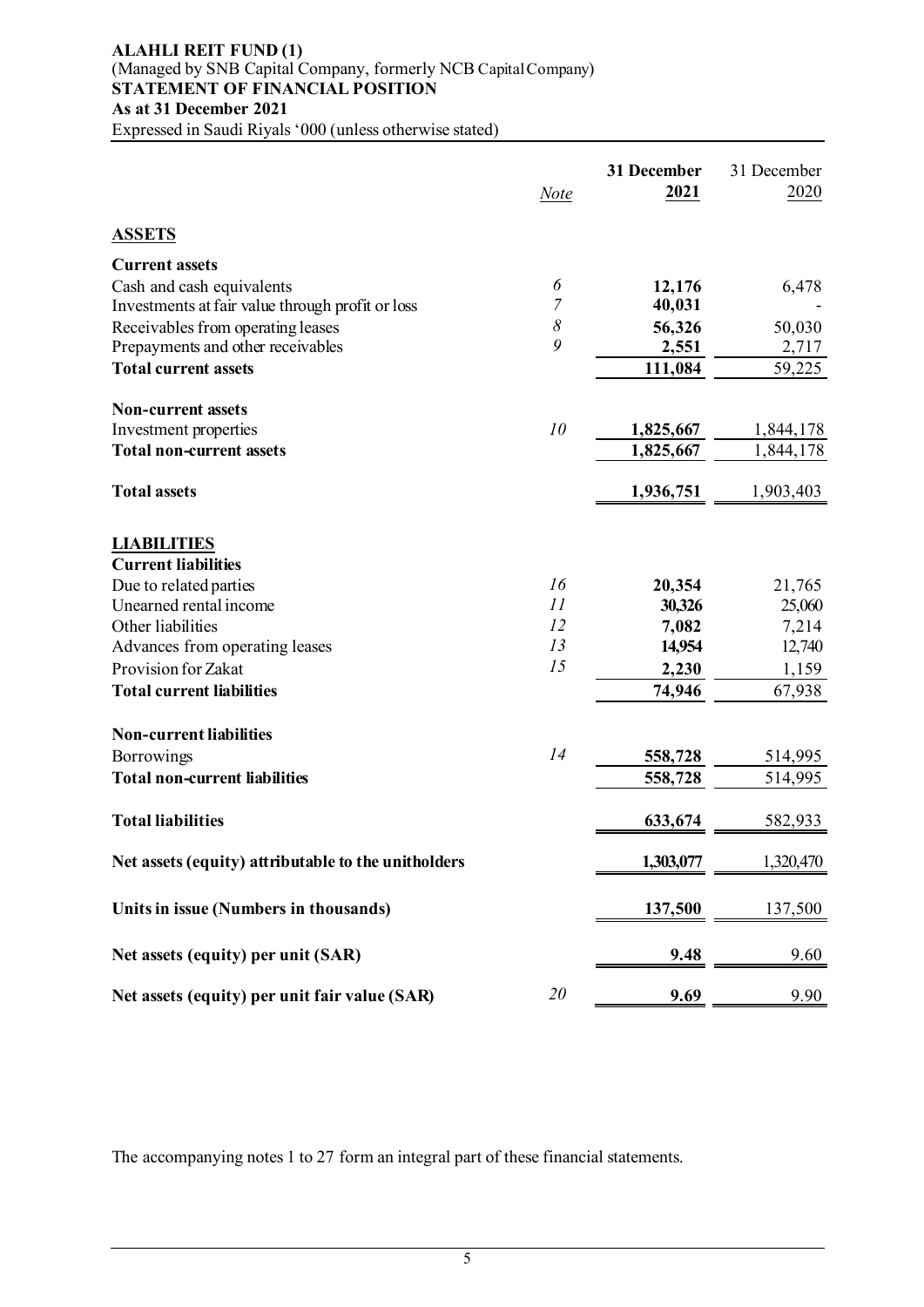# **ALAHLI REIT FUND (1)** (Managed by SNB Capital Company, formerly NCB Capital Company) **STATEMENT OF PROFIT OR LOSS AND OTHER COMPREHENSIVE INCOME For the year ended 31 December 2021**

Expressed in Saudi Riyals '000 (unless otherwise stated)

|                                                          | <b>Note</b> | 31 December<br>2021 | 31 December<br>2020 |
|----------------------------------------------------------|-------------|---------------------|---------------------|
| Revenue from properties                                  | 18          | 183,407             | 141,310             |
| Other income                                             |             | 143                 | 361                 |
| Gain on investments at fair value through profit or loss |             | 31                  |                     |
| <b>Total revenue</b>                                     |             | 183,581             | 141,671             |
| <b>Expenses</b>                                          |             |                     |                     |
| Operational expenses                                     | 19          | (38, 838)           | (42, 378)           |
| Depreciation                                             | 10          | (24, 625)           | (22, 916)           |
| Impairment loss on investment properties                 | 10          |                     | (25,000)            |
| Impairment loss on receivables from operating leases     | 8           | (6,000)             | (1,000)             |
| Management fees                                          |             | (19,087)            | (17, 399)           |
| Professional fees                                        |             | (530)               | (500)               |
| <b>Board</b> fees                                        |             | (100)               | (100)               |
| Tadawul fees                                             |             | (805)               | (700)               |
| Custody fees                                             |             | (553)               | (446)               |
| Shariah fees                                             |             | (24)                | (24)                |
| Other expenses                                           |             | (2,042)             | (2, 473)            |
| <b>Total operating expenses</b>                          |             | (92, 604)           | (112, 936)          |
| Operating profit before finance cost                     |             | 90,977              | 28,735              |
| Finance cost                                             |             | (14, 057)           | (12, 673)           |
| <b>Operating profit before Zakat</b>                     |             | 76,920              | 16,062              |
| Zakat                                                    | 15          | (1,500)             | (1, 338)            |
| Profit for the year                                      |             | 75,420              | 14,724              |
| Other comprehensive income for the year                  |             |                     |                     |
| Total comprehensive income for the year                  |             | 75,420              | 14,724              |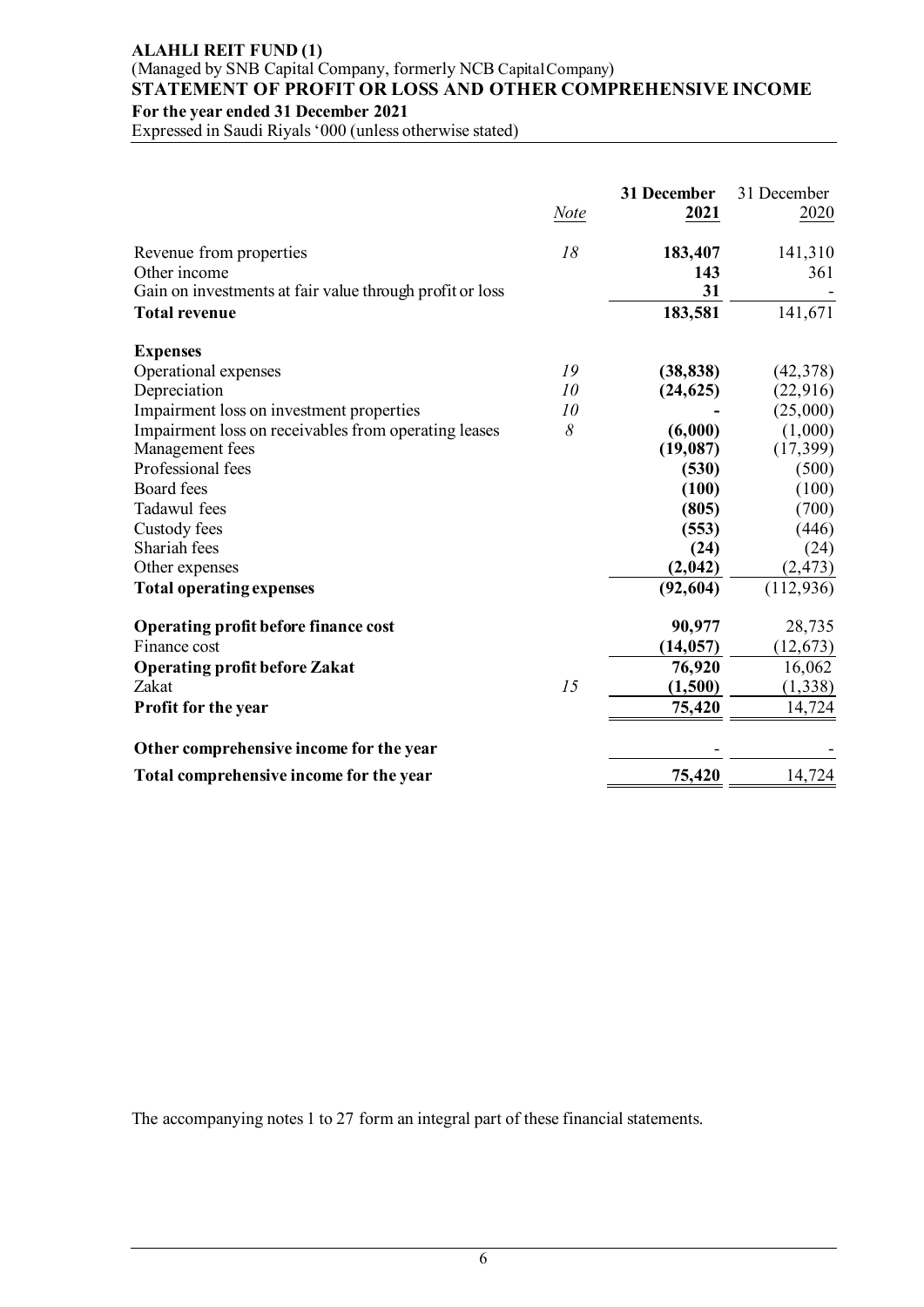# **ALAHLI REIT FUND (1)** (Managed by SNB Capital Company, formerly NCB Capital Company) **STATEMENT OF CHANGES IN NET ASSETS (EQUITY) ATTRIBUTABLE TO THE UNITHOLDERS For the year ended 31 December 2021**

Expressed in Saudi Riyals '000 (unless otherwise stated)

|                                                                                 | <b>Note</b> | 31 December<br>2021 | 31 December<br>2020 |
|---------------------------------------------------------------------------------|-------------|---------------------|---------------------|
| Net assets (equity) attributable to the unitholders at<br>beginning of the year |             | 1,320,470           | 1,367,621           |
| Total comprehensive income for the year                                         |             | 75,420              | 14,724              |
| Dividend declared during the year                                               | 22          | (92, 813)           | (61, 875)           |
| Net assets (equity) attributable to the unitholders at end<br>of the year       |             | 1,303,077           | 1,320,470           |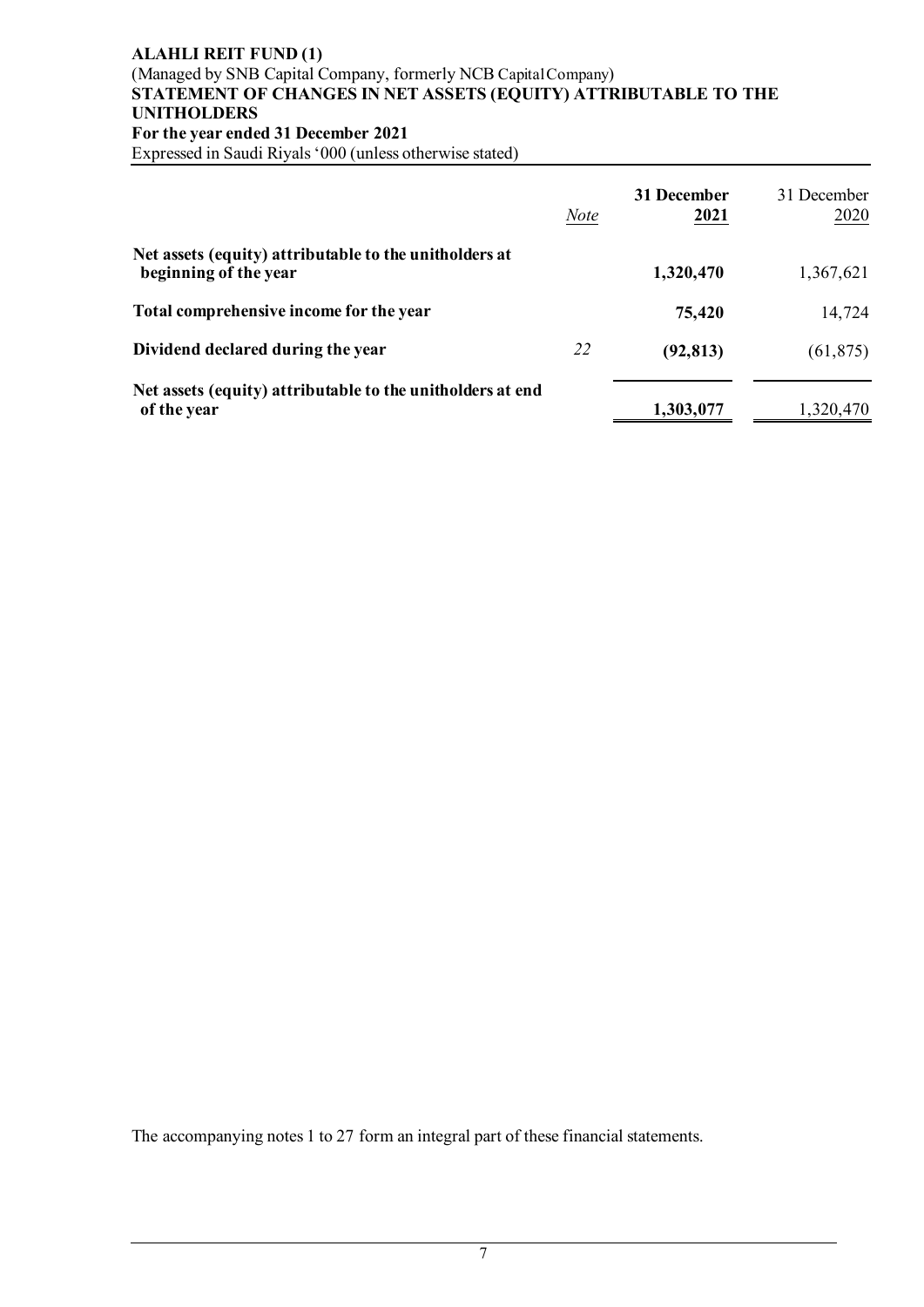# **ALAHLI REIT FUND (1)** (Managed by SNB Capital Company, formerly NCB Capital Company) **STATEMENT OF CASH FLOWS For the year ended 31 December 2021**

Expressed in Saudi Riyals '000 (unless otherwise stated)

|                                                                    | <b>Note</b> | 31 December<br>2021 | 31 December<br>2020 |
|--------------------------------------------------------------------|-------------|---------------------|---------------------|
| <b>Cash flows from operating activities</b>                        |             |                     |                     |
| Profit before Zakat                                                |             | 76,920              | 16,062              |
| Adjustment for non-cash items:                                     |             |                     |                     |
| Depreciation                                                       | 10          | 24,625              | 22,916              |
| Impairment loss on investment properties                           | 10          |                     | 25,000              |
| Finance cost                                                       |             | 14,057              | 12,673              |
| Impairment loss on receivables against operating leases            | $\delta$    | 6,000               | 1,000               |
| Gain on investment at fair value through profit or loss            |             | (31)                | (361)               |
|                                                                    |             | 121,571             | 77,290              |
| <b>Changes</b> in:                                                 |             |                     |                     |
| Receivables from operating leases                                  |             | (12, 296)           | (16,026)            |
| Due from related party                                             |             |                     | 2,461               |
| Prepayments and other receivables                                  |             | 166                 | 12,268              |
| Due to related parties                                             |             | (1, 411)            | 1,175               |
| Unearned rental income                                             |             | 5,266               | (3,037)             |
| Other liabilities                                                  |             | (1, 537)            | (3,408)             |
| Advances from operating leases                                     |             | 2,214               | 1,200               |
|                                                                    |             | 113,973             | 71,923              |
| Zakat paid                                                         | 15          | (429)               | (1,679)             |
| Net cash generated from operating activities                       |             | 113,544             | 70,244              |
| <b>Cash flows from investing activities</b>                        |             |                     |                     |
| Additions to investment properties                                 | 10          | (6, 114)            | (302, 609)          |
| (Addition)/ disposal of investment at fair value through profit or |             |                     |                     |
| loss                                                               | 7           | (40,000)            | 42,264              |
| Proceeds from gain on disposal of investment at fair value         |             |                     |                     |
| through profit or loss                                             |             |                     | 361                 |
| Net cash used in investing activities                              |             | (46, 114)           | (259, 984)          |
| <b>Cash flows from financing activities</b>                        |             |                     |                     |
| Dividend paid                                                      | 22          | (92, 813)           | (61, 875)           |
| Proceeds from loan                                                 | 14          | 42,678              | 261,028             |
| Finance cost paid                                                  |             | (11,597)            | (13, 110)           |
| Net cash (used in)/ generated from financing activities            |             | (61, 732)           | 186,043             |
| Net change in cash and cash equivalents                            |             | 5,698               | (3,697)             |
| Cash and cash equivalents at the beginning of the year             |             | 6,478               | 10,175              |
| Cash and cash equivalents at end of the year                       |             | 12,176              | 6,478               |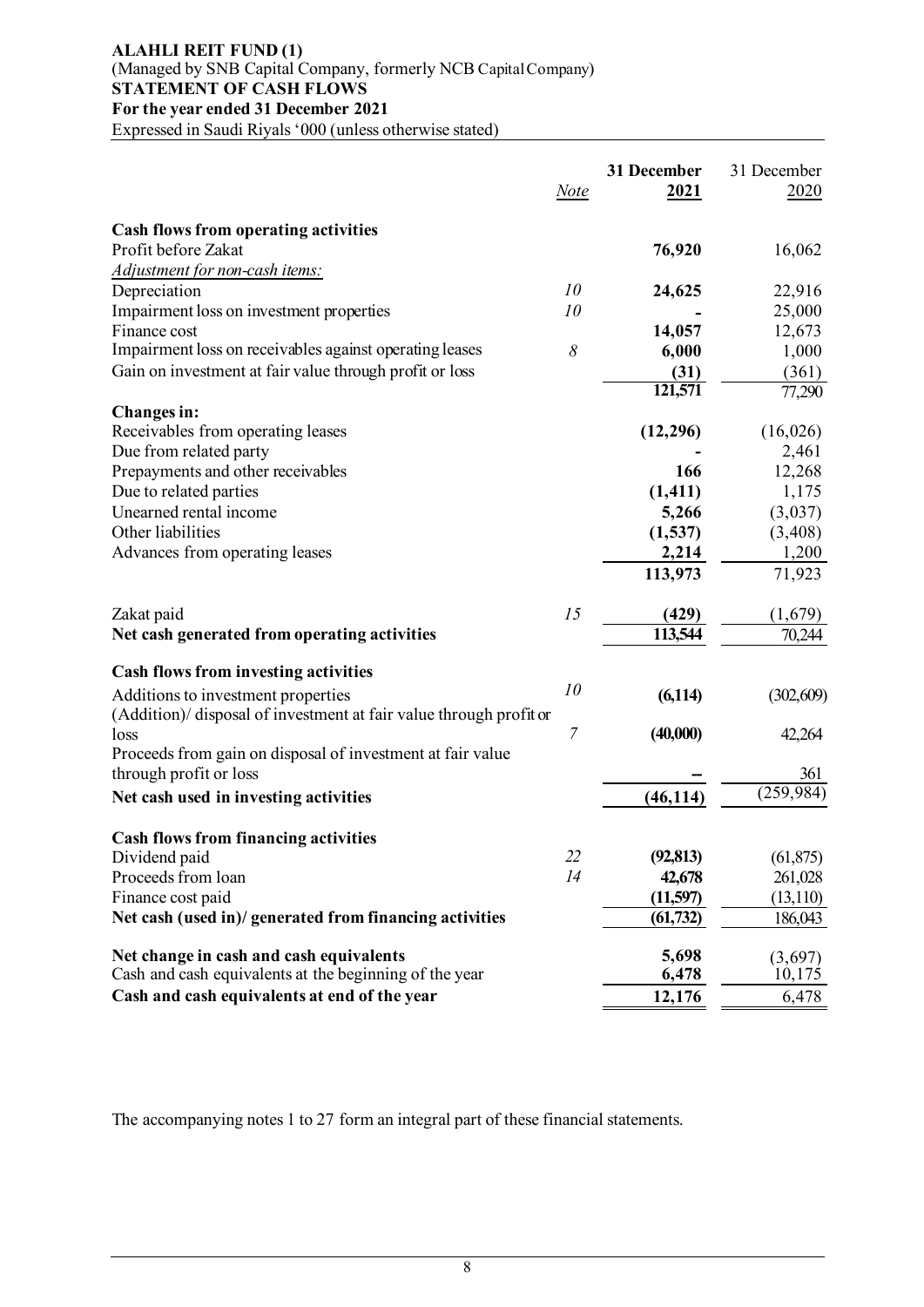# **1 THE FUND AND ITS ACTIVITIES**

AlAhli REIT Fund (1) ("Fund") is a closed-ended Shariah compliant real estate investment traded fund, established and managed by SNB Capital Company, formerly NCB Capital Company ("Fund Manager"), a subsidiary of the Saudi National Bank ("SNB"), for the benefit of the Fund's unitholders. The Fund is ultimately supervised by the Fund Board.

As per license number 37-06046 granted by the Capital Market Authority ("CMA"), the Fund Manager is authorized to carry out the following activities with respect to securities:

- a) Dealing as principal and agent, and underwriting;
- b) Arranging;
- c) Managing;
- d) Advising; and
- e) Custody.

The Fund's objective is to provide periodic rental income to its unitholders by investing mainly in developed income-generating properties and to potentially provide capital growth by developing and/or expanding and/or selling assets.

The Fund invests mainly in developed income-generating real estate assets and may invest part of its assets and cash surplus in Murabaha transactions and short term deposits in Saudi Riyals with banks that are licensed by the Saudi Central Bank ("SAMA") and operate in Saudi Arabia. The Fund may also invest in public money market funds approved CMA.

The terms and conditions of the Fund were approved by CMA on 11 Rabi AlAwwal 1439H (corresponding to 29 November 2017). The offering period for the subscription of the units was from 6 December 2017 to 19 December 2017. Unitholders subscribed for the units of the Fund during the offering period and cash was held in collection account of SNB Capital. The cash was transferred to the bank account of the Fund on its commencement date which was used to purchase the investment properties and units were issued to the unitholders simultaneously. The Fund commenced its activities on 25 December 2017 (the "Inception Date"). On the Inception Date, the Fund issued 137,500 units for SR 1,375 million, which was considered as an initial capital contribution of the Fund.

The Fund's term is ninety nine (99) years. The term of the Fund may be extended at the Fund Manager's discretion, subject to CMA approval.

The Fund was established and units were offered in accordance with the Real Estate Investment Traded Funds Instructions issued by CMA pursuant to Resolution No. 6-130-2016, dated 23/1/1438H, corresponding to 24/10/2016G amended by Resolution No. 2-115-2018, dated 13/2/1440H corresponding to 22/10/2018G. The Fund is governed by Real Estate Investment Funds Regulations issued by CMA on 19/6/1427 corresponding to 15/7/2006G.

As per the terms and conditions of the Fund, the Fund will distribute at least 90% of its net income to its unitholders.

# **2 BASIS OF ACCOUNTING**

# **2.1 Statement of compliance**

These have been prepared in accordance with International Financial Reporting Standards ("IFRS") as endorsed in the Kingdom of Saudi Arabia and other standards and pronouncements that are issued by Saudi Organization for Chartered and Professional Accountants ("SOCPA") and to comply with the related Implementing Regulations issued by CMA and the Fund's terms and conditions.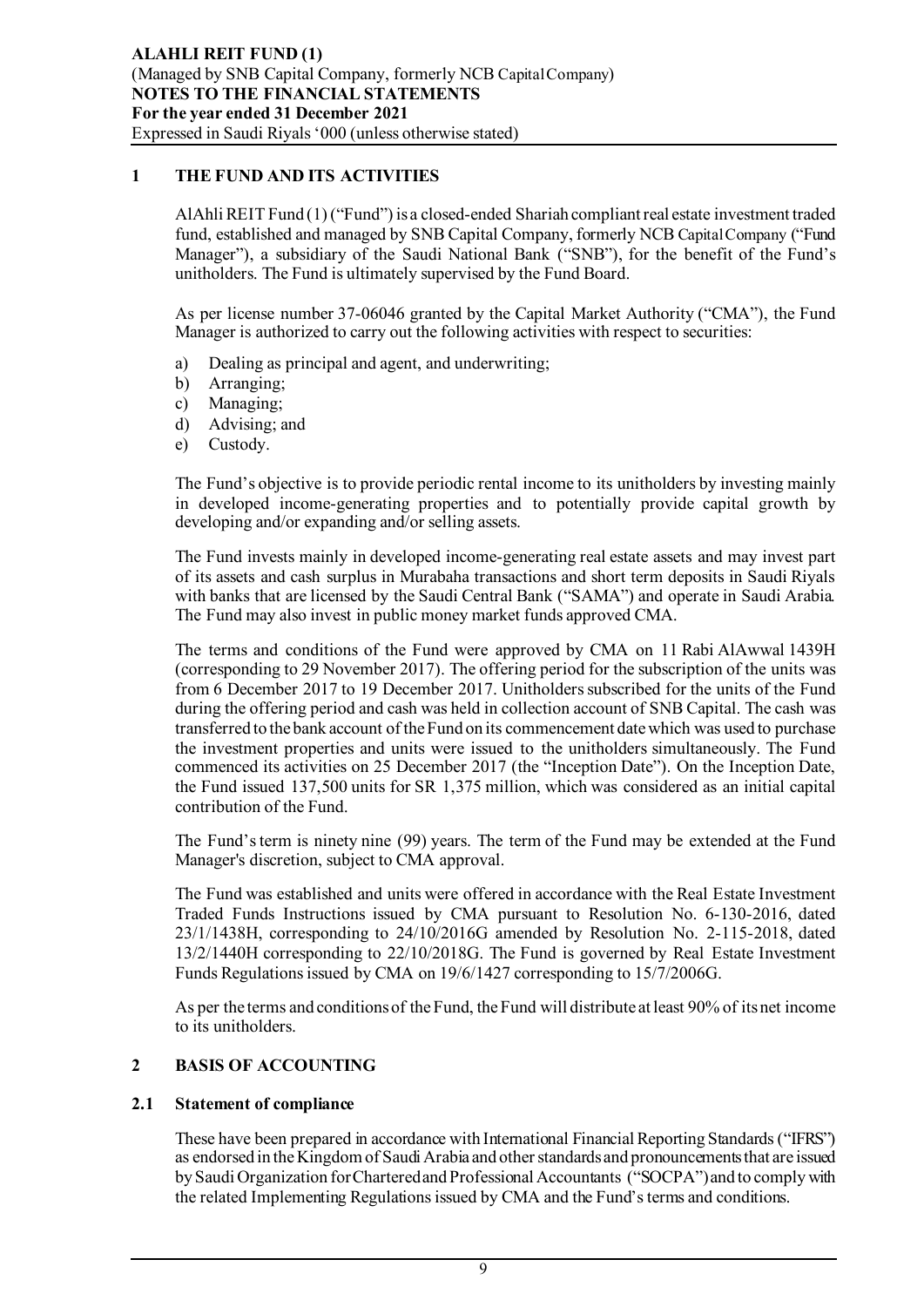# **2 BASIS OF ACCOUNTING (CONTINUED)**

### **2.2 Basis of measurement**

These financial statements have been prepared under the historical cost convention using the accrual basis of accounting and the going concern assumption except for investment at fair value through profit or loss ("FVTPL") which is recorded at fair value.

On 31st December 2019, CMA has examined the suitability of continuing to use the cost model or permitting the use of the fair value model or revaluation option and made the following decisions:

- Obligating listed funds to continue to use the cost model to measure property (under IAS 16) and investment property (under IAS 40) in the financial statements prepared for financial periods before the calendar year 2023.
- Allowing listed funds to choose between fair value model and revaluation model to measure property (under IAS 16) and investment property (under IAS 40) for the financial periods starting from the calendar year 2023 or thereafter.

### **2.3 Presentation and functional currency**

The presentation and functional currency of the Fund is Saudi Riyals (SAR). The amounts included in these financial statements have been presented to the nearest thousand.

# **3 STANDARDS ISSUED BUT NOT YET EFFECTIVE**

There are no new standards issued, however, the adoption of the following amendments to the existing standards had no significant financial impact on the financial statements of the Fund on the current or prior periods and is expected to have no significant effect in future periods:

- Interest Rate Benchmark Reform Phase 2 (Amendments to IFRS 9, IAS 39, IFRS 7, IFRS 4 and IFRS 16)
- COVID-19 Rent Concessions (Amendment to IFRS 16)

*Forthcoming requirement*

| Effective date           | New standards or amendments                                      |  |  |  |
|--------------------------|------------------------------------------------------------------|--|--|--|
|                          |                                                                  |  |  |  |
| 1 January 2022           | Onerous Contracts: Cost of Fulfilling a Contract – Amendments to |  |  |  |
|                          | <b>IAS 37</b>                                                    |  |  |  |
|                          | Annual Improvements to IFRS Standards 2018–2020                  |  |  |  |
|                          | Amendments to IFRS 1, IFRS 9, illustrative examples              |  |  |  |
|                          | accompanying IFRS 16 and IAS 41                                  |  |  |  |
|                          | Property, Plant and Equipment: Proceeds before Intended Use -    |  |  |  |
|                          | Amendments to IAS 16                                             |  |  |  |
|                          | Reference to the Conceptual Framework – Amendments to IFRS 3     |  |  |  |
| 1 January 2023           | Classification of Liabilities as Current or Non-current –        |  |  |  |
|                          | Amendments to IAS 1                                              |  |  |  |
|                          | <b>IFRS 17 Insurance Contracts</b>                               |  |  |  |
|                          | Definition of Accounting Estimate – Amendments to IAS 8          |  |  |  |
|                          | Disclosure of Accounting Policies – Amendments to IAS 1 and      |  |  |  |
|                          | <b>IFRS</b> Practice Statement 2                                 |  |  |  |
| Available for optional   | Sale or Contribution of Assets between an Investor and its       |  |  |  |
| adoption/ effective date | Associate or Joint Venture (Amendments to IFRS 10 and IAS 28)    |  |  |  |
| deferred indefinitely    |                                                                  |  |  |  |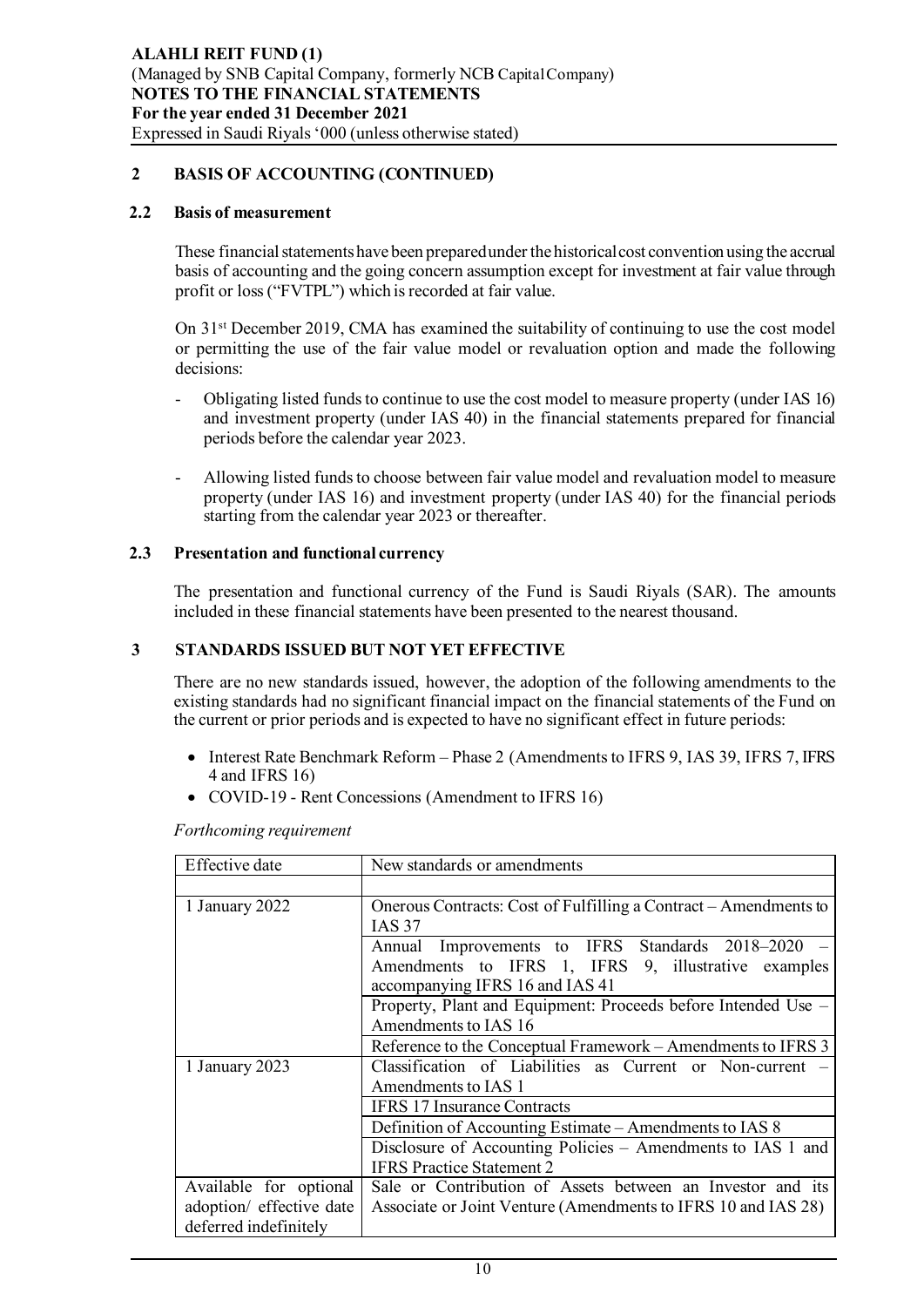# **4 SIGNIFICANT ACCOUNTING POLICIES**

The significant accounting policies adopted in the preparation of these financial statements are set out below. These policies have been consistently applied to all the periods presented unless otherwise stated.

# *Cash and cash equivalents*

Cash and cash equivalents include cash at bank, cash at hand, cash held in investment accounts, highly liquid investments that are readily convertible to known amounts of cash and which are subject to an insignificant risk of changes in value.

# *Financial instruments*

# *Recognition and initial measurement*

Receivables from operating leases are initially recognised when they are originated. All other financial assets and financial liabilities are initially recognised when the Fund becomes a party to the contractual provisions of the instrument.

A financial asset (unless it is a receivable from operating leases without a significant financing component) or financial liability is initially measured at fair value plus, for an item not at Fair Value Through Profit or Loss (FVTPL), transaction costs that are directly attributable to its acquisition or issue. Receivable from operating leases without a significant financing component is initially measured at the transaction price.

# *Financial assets*

# *Classification of financial assets*

On initial recognition, a financial asset is classified as measured at amortised cost, fair value through other comprehensive income (FVTOCI) or fair value through profit or loss (FVTPL).

A financial asset is measured at **amortised cost** if it meets both of the following conditions:

- a. the financial asset is held within a business model whose objective is to hold financial assets in order to collect contractual cash flows; and
- b. the contractual terms of the financial asset give rise on specified dates to cash flows that are solely payments of principal and interest on the principal amount outstanding.

A financial asset shall be measured at **FVTOCI**if both of the following conditions are met:

- a. the financial asset is held within a business model whose objective is achieved by both collecting contractual cash flows and selling financial assets; and
- b. the contractual terms of the financial asset give rise on specified dates to cash flows that are solely payments of principal and interest on the principal amount outstanding.

A financial asset shall be measured at **FVTPL** unless it is measured at amortised cost or at FVTOCI.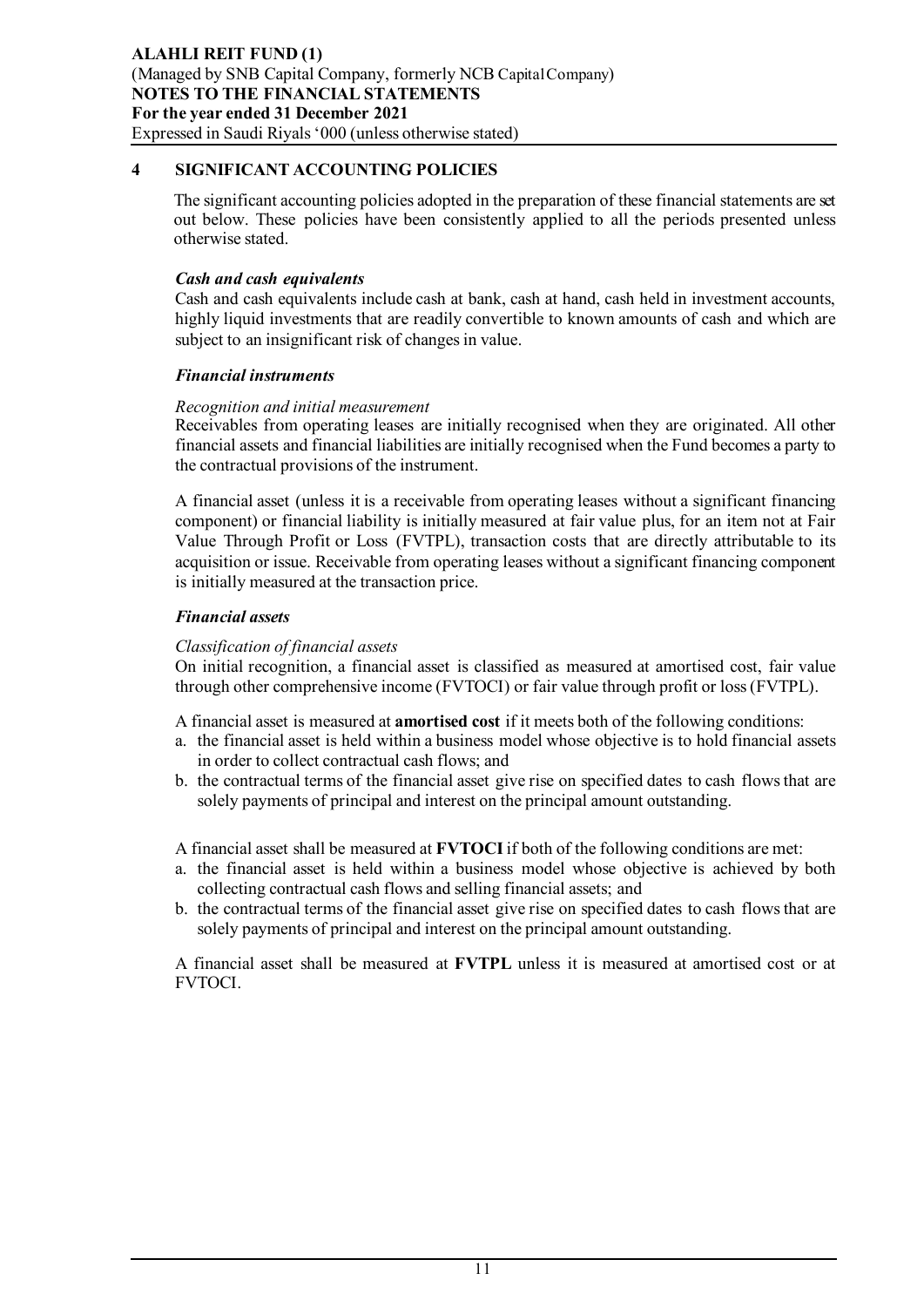### *Financial assets at fair value through profit or loss*

Financial assets at fair value through profit or loss include financial assets held for trading, financial assets designated upon initial recognition at fair value through profit or loss, or financial assets mandatorily required to be measured at fair value. Financial assets are classified as held for trading if they are acquired for the purpose of selling or repurchasing in the near term. Derivatives, including separated embedded derivatives, are also classified as held for trading unless they are designated as effective hedging instruments. Financial assets with cash flows that are not solely payments of principal and interest are classified and measured at fair value through profit or loss, irrespective of the business model. Notwithstanding the criteria for debt instruments to be classified at amortised cost or at fair value through OCI, as described above, debt instruments may be designated at fair value through profit or loss on initial recognition if doing so eliminates, or significantly reduces, an accounting mismatch.

Financial assets at fair value through profit or loss are carried in the statement of financial position at fair value with net changes in fair value recognised in the statement of profit or loss.

**Financial assets**<br> **FINS 9 classification**<br> **Financial assets at amount of the Second Equivalents** Investment at fair value through profit or loss FVTPL Receivable from operating leases Financial assets at amortised cost Other assets Financial assets at amortised cost

Financial assets at amortised cost

#### *Subsequent measurement*

The following accounting policies apply to the subsequent measurement of financial assets.

| Financial          | These assets are subsequently measured at fair value. Net gains and losses,      |
|--------------------|----------------------------------------------------------------------------------|
| assets at          | including any interest or dividend income, are recognised in profit or loss.     |
| <b>FVTPL</b>       |                                                                                  |
| <b>Financial</b>   | These assets are subsequently measured at amortised cost using the effective     |
| assets at          | interest method. The amortized cost is reduced by impairment losses. Interest    |
| amortized          | income, foreign exchange gain, loss, and impairment are recognised in profit or  |
| cost               | loss. Any gain or loss on derecognition is recognized in profit or loss.         |
|                    |                                                                                  |
| Debt               | These assets are subsequently measured at fair value. Interest income calculated |
| <i>investments</i> | using the effective interest method, foreign exchange gains and losses and       |
| at FVOCI           | impairment are recognized in profit or loss. Other net gains and losses are      |
|                    | recognized in OCI. On derecognition, gains and losses accumulated in OCI are     |
|                    | reclassified to profit or loss. The Fund has no such investments.                |
| <b>Equity</b>      | These assets are subsequently measured at fair value. Dividends are recognized   |
| <i>investments</i> | as income in profit or loss unless the dividend clearly represents a recovery of |
| at FVOCI           | part of the cost of the investment. Other net gains and losses are recognised in |
|                    | OCI and are never reclassified to profit or loss. The Fund has no such           |
|                    | investments.                                                                     |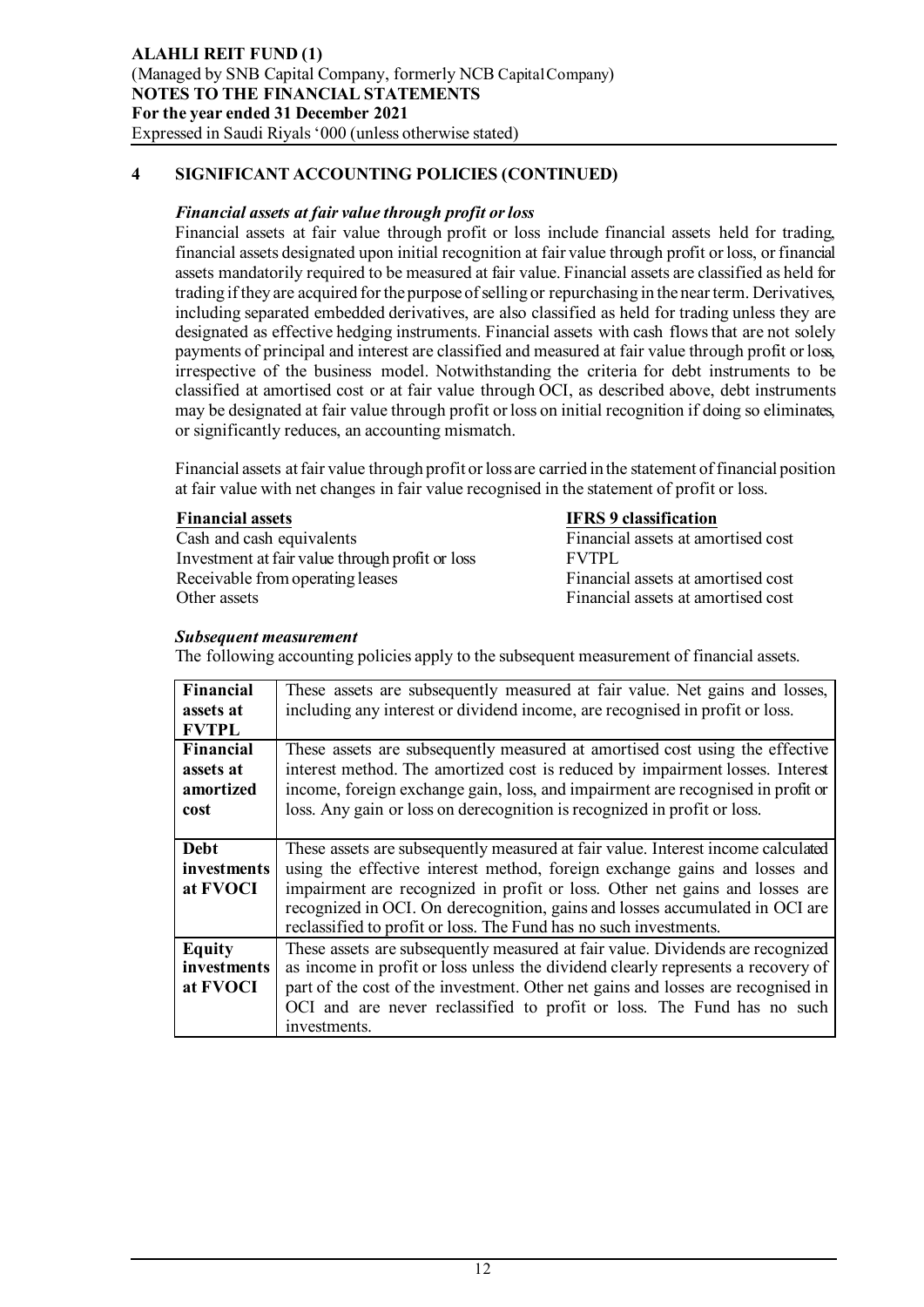### *Reclassifications*

Financial assets are not reclassified subsequent to their initial recognition, except in the period after the Fund changes its business model for managing financial assets.

# *Derecognition*

A financial asset is derecognised when:

- the rights to receive cash flows from the asset have expired, or
- the Fund has transferred its rights to receive cash flows from the asset or has assumed an obligation to pay the received cash flows in full without material delay to a third party under a 'pass-through' arrangement, and either:
	- (a) the Fund has transferred substantially all the risks and rewards of the asset, or
	- (b) the Fund has neither transferred nor retained substantially all the risks and rewards of the asset but has transferred control of the asset

### *Impairment of financial assets*

IFRS 9 impairment requirements use more forward-looking information to recognise expected credit losses – the 'expected credit loss (ECL) model'. This replaces IAS 39's 'incurred loss model'. Instruments within the scope of the new requirements included loans and other debt-type financial assets measured at amortised cost and FVTOCI, trade receivables, contract assets recognised and measured under IFRS 15 and loan commitments and some financial guarantee contracts (for the issuer) that are not measured at FVTPL.

Recognition of credit losses is no longer dependent on the Fund first identifying a credit loss event. Instead, the Fund considers a broader range of information when assessing credit risk and measuring expected credit losses, including past events, current conditions, reasonable and supportable forecasts that affect the expected collectability of the future cash flows of the instrument.

In applying this forward-looking approach, a distinction is made between:

- financial instruments that have not deteriorated significantly in credit quality since initial recognition or that have low credit risk ('Stage 1') and
- financial instruments that have deteriorated significantly in credit quality since initial recognition and whose credit risk is not low ('Stage 2')
- 'Stage 3' would cover financial assets that have objective evidence of impairment at the reporting date.
- '12-month expected credit losses' are recognised for the first category while 'lifetime expected credit losses' are recognised for the second category.

Measurement of the expected credit losses is determined by a probability-weighted estimate of credit losses over the expected life of the financial instrument.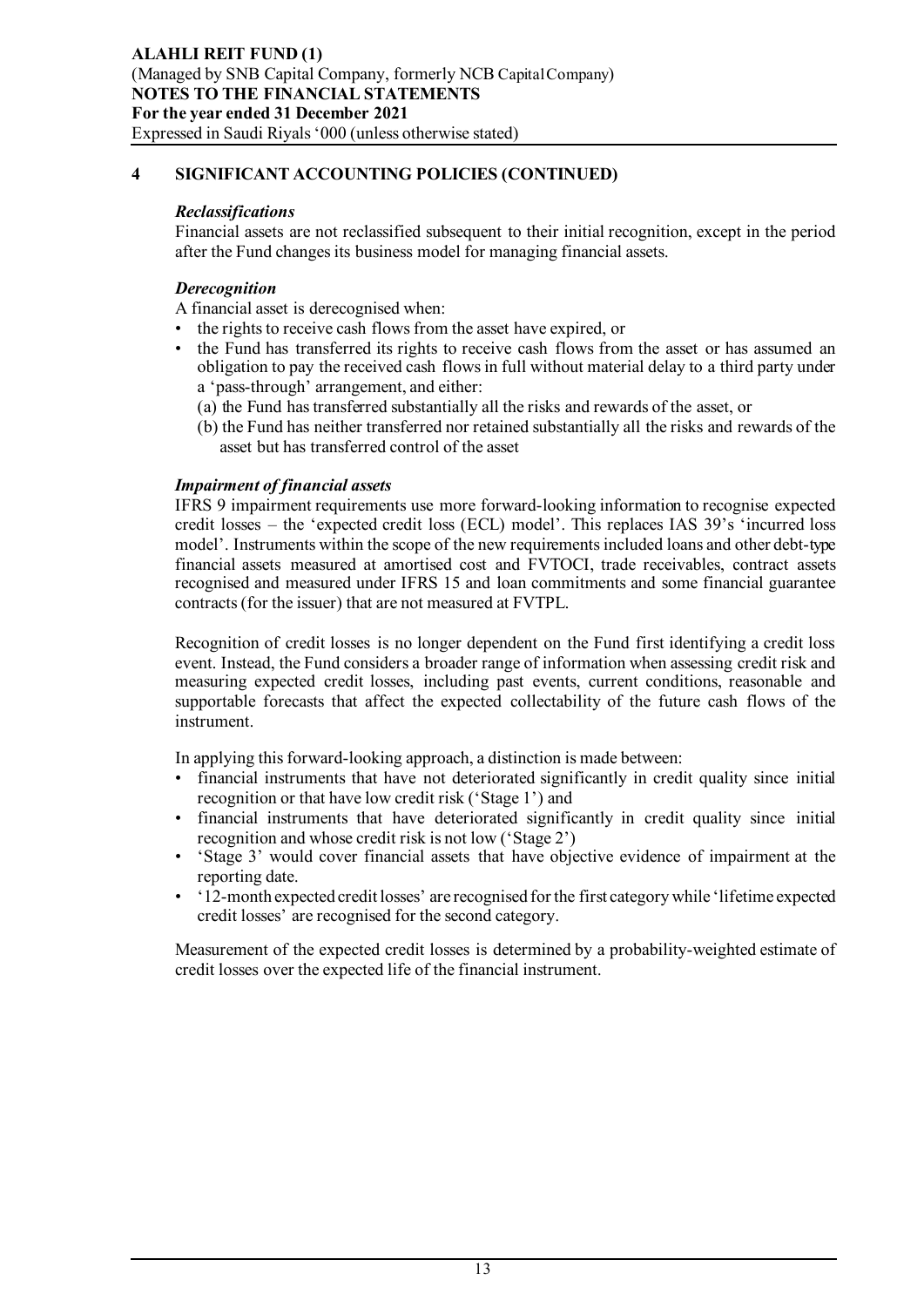#### **Expected credit loss assessment for operating lease receivables:**

The Fund applies IFRS 9 simplified approach for measuring expected credit losses, which uses a lifetime expected loss allowance. The method is applied for assessing an allowance against financial assets measured at amortised cost.

The expected loss rates are based on the payment profiles of receivables over a period of 12 months before each reported period and corresponding historical credit losses experienced within this period. The historical loss rates are adjusted to reflect current and forward-looking information on macroeconomic factors affecting the ability of the customers to settle the receivables. The Fund has identified GDP of the Kingdom of Saudi Arabia (the country in which it renders the services), inflation rate and government spending to be the most relevant factor and accordingly adjusts the historical loss rates based on expected changes in these factors.

The expected loss approach breaks the total loss amount modelling into the following parts: Probability of Default (PD), Loss Given Default (LGD), Exposure At Default (EAD). These are briefly described below:

**Loss Given Default (LGD)**: This is an estimate of the loss arising on default. It is based on the difference between the contractual cash flows due and those that the lender would expect to receive, including from any collateral. It is usually expressed as a percentage of the EAD.

**Probability of Default (PD)**: the likelihood of a default over a particular time horizon.

**Exposure At Default (EAD)**: This is an estimate of the exposure at a future default date, taking into account expected changes in the exposure after the reporting date, including repayments of principal and interest, and expected drawdowns on committed facilities.

#### **Presentation of impairment**

Loss allowances for financial assets measured at amortized cost are deducted from the gross carrying amount of the assets.

Impairment losses related to receivables from operating leases are presented separately in the statement of profit or loss and other comprehensive income.

# *Model and framework*

The Fund uses a point in time (PIT) probability of default model to measure its impairment on financial assets. Point-in-time PD models incorporate information from a current credit cycle and assess risk at a point-in-time. The point-in-time PD term structure can be used to measure credit deterioration and starting PD when performing the allowance calculations. Also, when calculating lifetime expected credit losses, after the inputs are correctly converted, cash flows can be projected and gross carrying amount, loss allowance, and amortized cost for the financial instrument are then calculated.

# *Macroeconomic weighted average scenarios*

The Fund includes a macroeconomic factor of GDP, inflation rate and government spending to develop multiple scenarios, the purpose is towards the realization of most likely outcome using worst and best case scenarios. The scenario-based analysis incorporates forward-looking information into the impairment estimation using multiple forward-looking macroeconomic scenarios. The estimate of expected credit losses reflects an unbiased probability-weighted amount that is determined by evaluating a range of possible outcomes.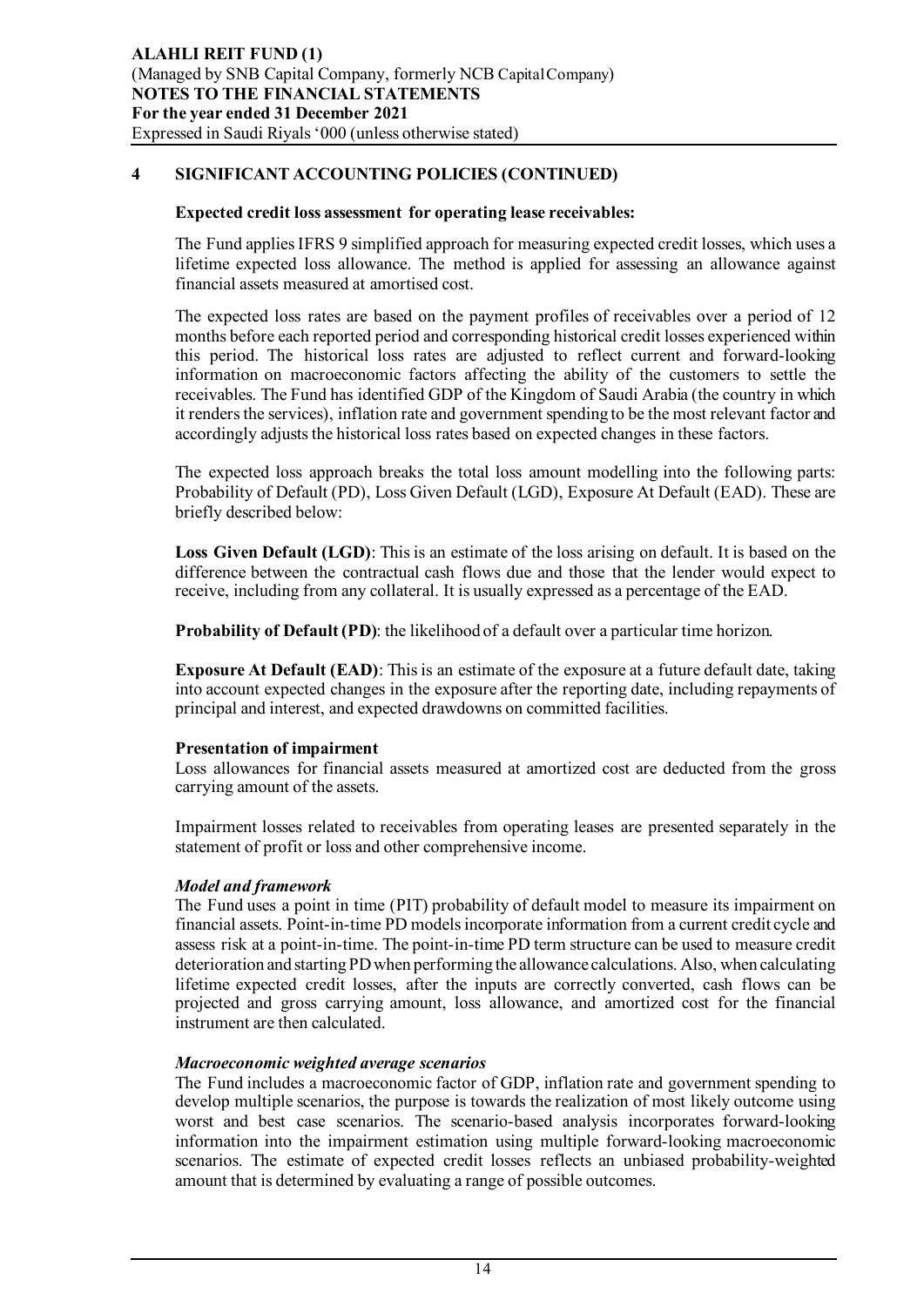#### *Macroeconomic weighted average scenarios (continued)*

After the inputs to the model are adjusted for the above mentioned macroeconomic scenarios, PD of each scenario is calculated and then weighted average PD based on the likelihood of scenarios is calculated. In the last step, a weighted average lifetime ECL based on the likelihood of the scenarios is determined.

### *Portfolio segmentation*

The Fund assesses its financial assets based on credit risk characteristics using segmentations such as geographical region, type of customer, customer rating etc. The different segments reflect differences in PDs and in recovery rates in the event of "default".

### *Definition of default*

In the above context, the Fund considers default when:

- the customer is unlikely to pay its credit obligations to the Fund in full, without recourse by the Fund to actions such as realising security (if any is held); or
- the customer is more than 455 days past due on any material credit obligation to the Fund. As the industry norm suggests that such a period fairly represents the default scenario for the Fund, management has rebutted the presumption of 90 days being a default.

The carrying amount of the asset is reduced using the above model and the loss is recognised in the statement of profit or loss. Receivables, together with the associated allowance are written off when there is no realistic prospect of future recovery and all collateral has been realised or has been transferred to the Fund. If in a subsequent year, the amount of the estimated impairment loss increases or decreases because of an event occurring after the impairment was recognised, the previously recognised impairment loss is increased or reduced. If a write-off is later recovered, the recovery is recognised under other income in the statement of profit or loss.

#### *Specific provision*

Specific provision is recognized on customer to customer basis at every reporting date. The Fund recognizes specific provision against receivables from certain customers. Provisions are reversed only when the outstanding amounts are recovered from the customers.

#### *Write-off*

The gross carrying amount of a financial asset is written off (either partially or in full) to the extent that there is no realistic prospect of recovery. This is generally the case when the Fund determines that the debtor does not have assets or sources of income that could generate sufficient cash flows to repay the amounts subject to the write-off*.*

#### *Financial liabilities*

All financial liabilities are recognised initially at fair value and, in the case of loans and borrowings, net of directly attributable transaction costs.

The Fund's financial liabilities mainly include trade and other payables, related parties and borrowings.

After initial recognition, loans and borrowings are subsequently measured at amortised cost using the effective interest rate method.

# **Financial liabilities**<br>Due to related parties<br> **IFRS 9 classification**<br>
Financial liabilities at a

Due to related parties<br>
Other liabilities the Financial liabilities at amortised cost<br>
Financial liabilities at amortised cost Financial liabilities at amortised cost Borrowings Financial liabilities at amortised cost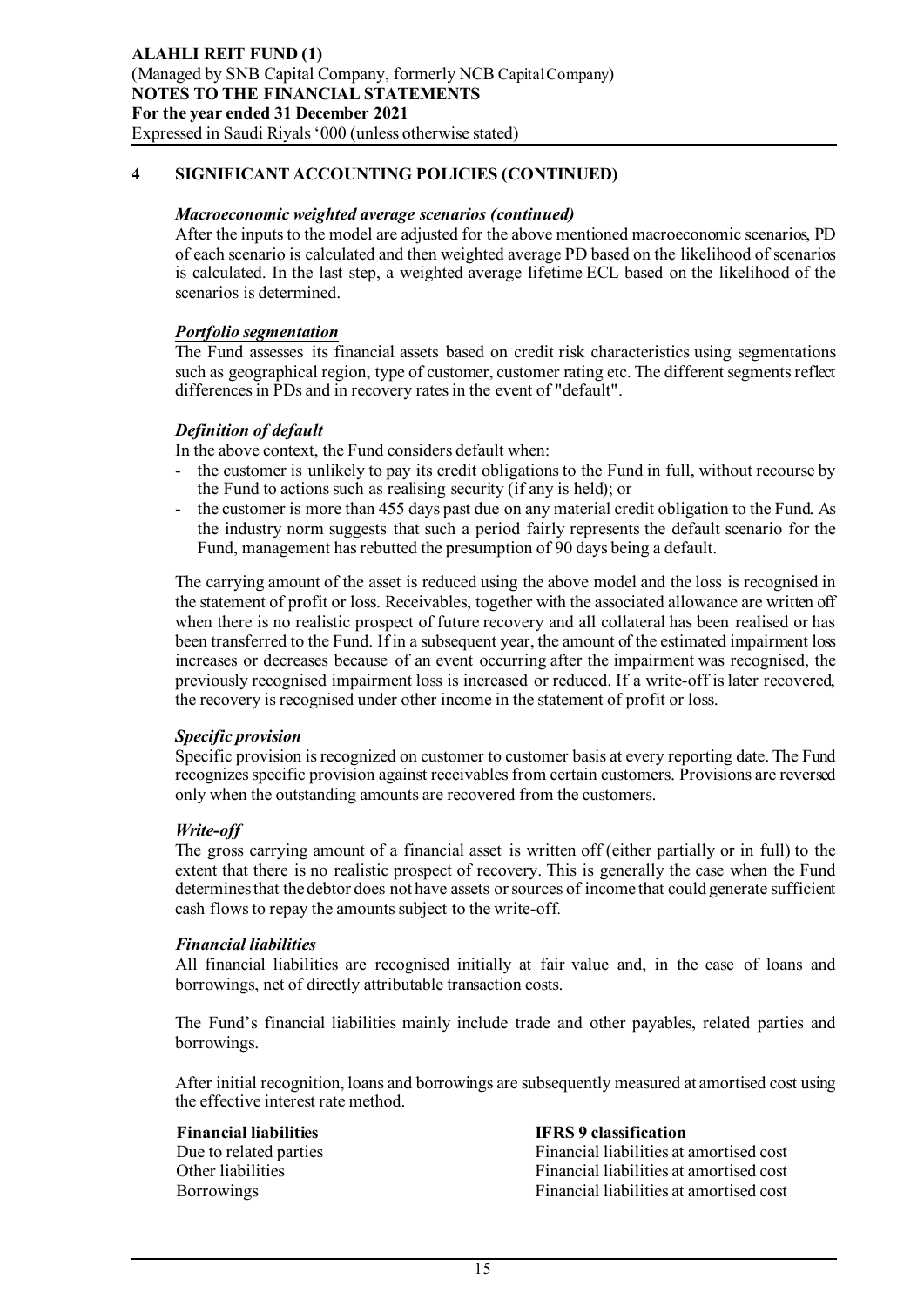## *Derecognition*

The Fund derecognises a financial liability when its contractual obligations are discharged or cancelled or expired.

# *Modifications of financial assets and financial liabilities*

# *Financial assets*

If the terms of the financial asset are modified, the Fund evaluates whether the cash flows of the modified asset are substantially different. If the cash flows are substantially different, then the contractual rights to cash flows from the original financial asset are deemed to have expired. In this case, the original financial asset is derecognised and a new financial asset is recognised at fair value.

If the cash flows of the modified asset carried at amortised cost are not substantially different, then the modification does not result in derecognition of the financial asset. In this case, the Fund recalculates the gross carrying amount of the financial asset and recognises the amount adjusting the gross carrying amount as modification gain or loss in the statement of profit or loss.

# *Financial liability*

The Fund derecognises a financial liability when its terms are modified and the cash flows of the modified liability are substantially different. In this case, a new financial liability based on the modified terms is recognised at fair value. The difference between the carrying amount of the financial liability distinguished and the new financial liability with modified terms are recognised in the statement of profit or loss.

# *Offsetting of financial instruments*

Financial assets and financial liabilities are offset, and the net amount is reported in the statement of financial position if there is a currently enforceable legal right to offset the recognised amounts and there is an intention to settle on a net basis, to realise the assets and settle the liabilities simultaneously.

Non-current assets classified as held for sale are presented separately and measured at the lower of their carrying amounts immediately prior to their classification as held for sale and their fair value less costs to sell. However, some held for sale assets such as financial assets, continue to be measured in accordance with the Fund's relevant accounting policy for those assets. Once classified as held for sale, the assets are not subject to depreciation or amortisation.

Any profit or loss arising from the sale of a discontinued operation or its remeasurement to fair value less costs to sell is presented as part of a single line item, profit or loss from discontinued operations.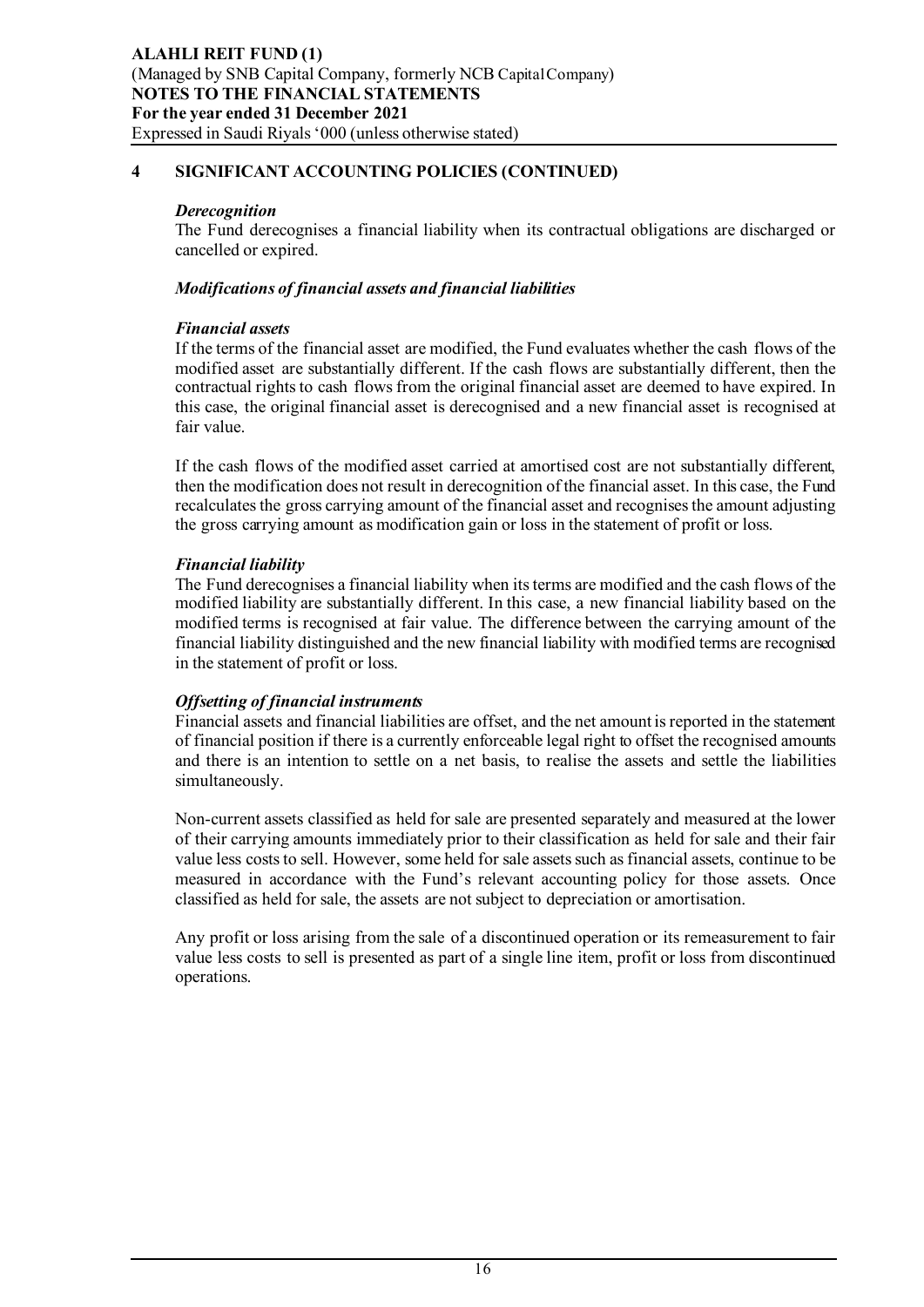### *Investment properties*

Investment properties are non-current assets held either to earn rental income or for capital appreciation or for both, but not for sale in the ordinary course of operations, use in the production or supply of goods or services or for administrative purposes. Investment property is measured at cost on initial recognition and subsequently at cost less accumulated depreciation and impairment losses if any.

Investment properties are derecognized when they are sold, owner-occupied or in case of not holding it for an increase in its value.

Any gain or loss on disposal of the investment property (calculated as the difference between the net proceeds from disposal and the carrying amount of the item) is recognized in profit or loss. When investment property that was previously classified as property and equipment is sold, any related amount included in the revaluation reserve is transferred to retained earnings.

Cost includes expenditures that are directly attributable to the acquisition of the investment property. The cost of self-constructed investment property includes the cost of materials and direct labour, any other costs directly attributable to bringing the investment property to a working condition for their intended use and capitalised borrowing costs.

Useful lives of different components of investment properties are as follows:

| <b>Categories</b>      | Years     |
|------------------------|-----------|
| <b>Building</b>        | $20 - 40$ |
| Furniture and fixtures | $5 - 10$  |
| Computer and hardware  | $3 - 10$  |
| Office equipment       | $4 - 10$  |

# *Impairment of non-financial assets*

The carrying amounts of the Fund's non-financial assets are reviewed at each reporting date to determine whether there is any indication of impairment. If any such indication exists, then the asset's recoverable amount is estimated.

Impairment exists when the carrying value of an asset or cash generating unit ("CGU") exceeds the recoverable amount, which is the higher of the fair value less costs to sell and value in use. The recoverable amount is determined for an individual asset unless the asset does not generate cash inflows that are largely independent of those from other assets or Funds of assets. When the carrying amount of an asset or CGU exceeds its recoverable amount, the asset is considered impaired and is written down to its recoverable amount. In determining fair value less costs of disposal, recent market transactions are taken into account. If no such transactions can be identified, an appropriate valuation model is used. The value in use is based on a discounted cash flow (DCF) model, whereby the future expected cash flows are discounted using a pre-tax discount rate that reflects current market assessments of the time value of money and risks specific to the asset. Impairment losses are recognized in the statement of comprehensive income.

An assessment is made at each reporting date to determine whether there is an indication that previously recognised impairment losses no longer exist or have decreased. If such indication exists, the Fund estimates the asset's or CGU's recoverable amount. A previously recognised impairment loss is reversed only if there has been a change in the assumptions used to determine the asset's recoverable amount since the last impairment loss was recognised. The reversal is limited so that the carrying amount of the asset does not exceed its recoverable amount, nor exceed the carrying amount that would have been determined, net of depreciation, had no impairment loss been recognised for the asset in prior years. Such reversal is recognised in the statement of comprehensive income.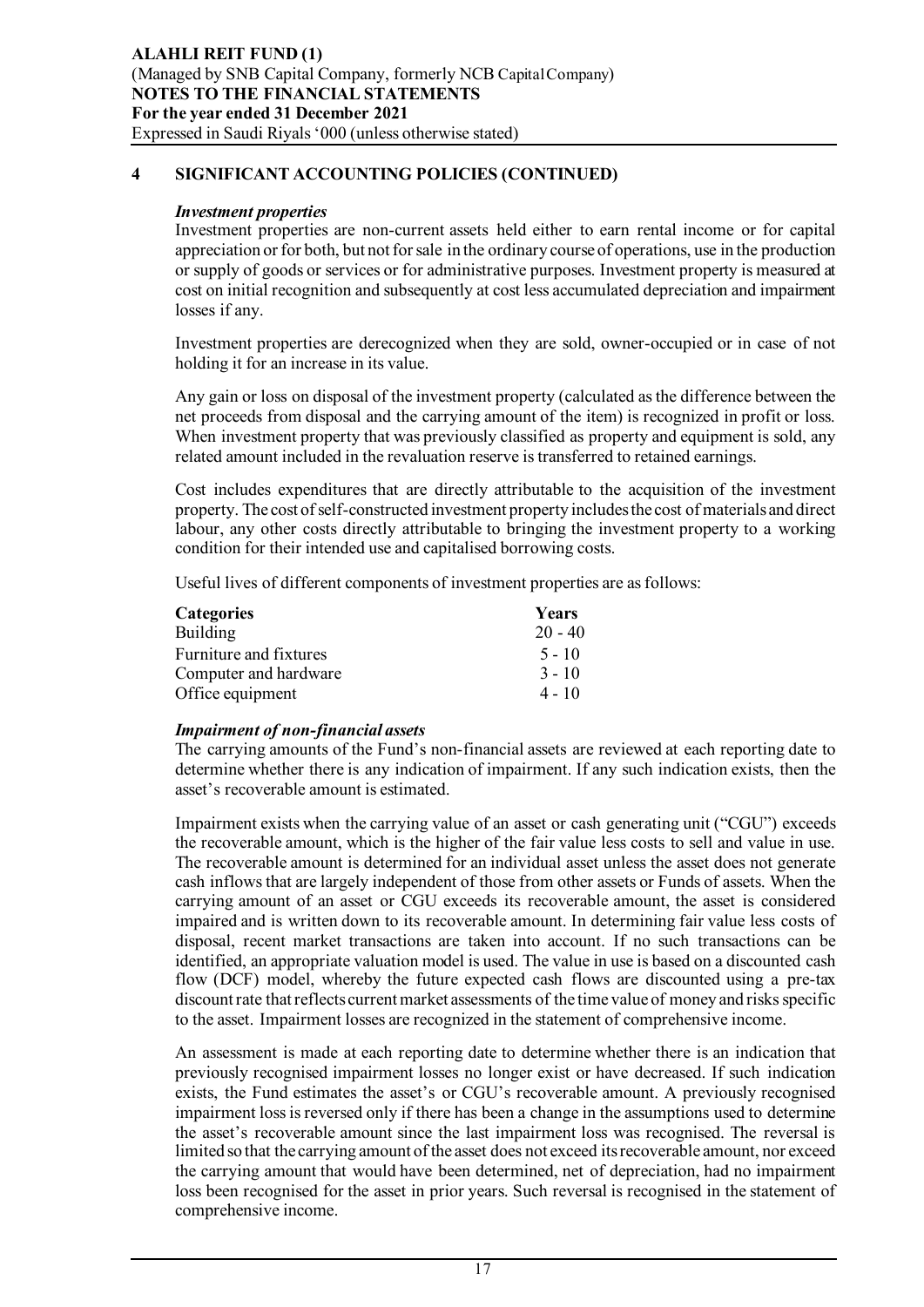#### *Provisions*

A provision is recognised when the Fund has a present legal or constructive obligation as a result of past events, it is probable that an outflow of resources embodying economic benefits will be required to settle the obligation, and a reliable estimate of the amount can be made. Provision is not recognised for future operating losses.

Accrued expenses and other payables are recognised initially at fair value and subsequently measured at amortised cost using the effective commission rate method.

#### *Revenue recognition*

The Fund's revenue mainly comprises of revenue from operating leases and revenue from hotel operations.

#### *Rental revenue from lease of investment properties*

#### *As a lessor:*

When the Fund acts as a lessor, it determines at lease inception whether each lease is a finance lease or an operating lease.

To classify each lease, the Fund makes an overall assessment of whether the lease transfers substantially all of the risks and rewards incidental to the ownership of the underlying asset. If this is the case, then the lease is a finance lease, if not, then it is an operating lease. As part of this assessment, the Fund considers certain indicators such as whether the lease is for the major part of the economic life of the asset. The Fund has assessed that all of its leases are operating leases. Properties leased out under operating leases are included in investment property in the statement of financial position. Rental income from operating leases is recognised on a straight-line basis over the lease term. When the Fund provides incentives to its tenants, the cost of incentives is recognised over the lease term, on a straight-line basis, as a reduction of rental income.

#### *Revenue from hotel operations:*

Revenue from hotel services comprises revenue from rooms, food and beverages and other associated services provided. The revenue is recognized net of discount, applicable taxes and municipality fees on an accrual basis when the services are rendered under IFRS 15.

#### *Zakat and income tax*

The Fund is subject to Zakat in accordance with the Zakat regulation issued by the Zakat, Tax and Customs Authority ("ZATCA") in the Kingdom of Saudi Arabia, which is subject to interpretations. Zakat is levied at a fixed rate of 2.5% on the higher of adjusted Zakat profit or based on net assets (equity) using the basis defined in the Zakat regulation. The management establishes provisions where appropriate on the basis of amounts expected to be paid to the ZATCA and periodically evaluates positions taken in the Zakat returns with respect to situations in which applicable Zakat regulation is subject to interpretation. Zakat is charged to the statement of profit or loss and other comprehensive income. Additional Zakat liability, if any, related to prior years' assessments arising from ZATCA are accounted for in the period in which the final assessments are finalized.

#### *Net assets (equity) per unit*

The net assets (equity) per unit is calculated by dividing the net assets (equity) attributable to the unitholders included in the statement of financial position by the numbers of units outstanding at the year end.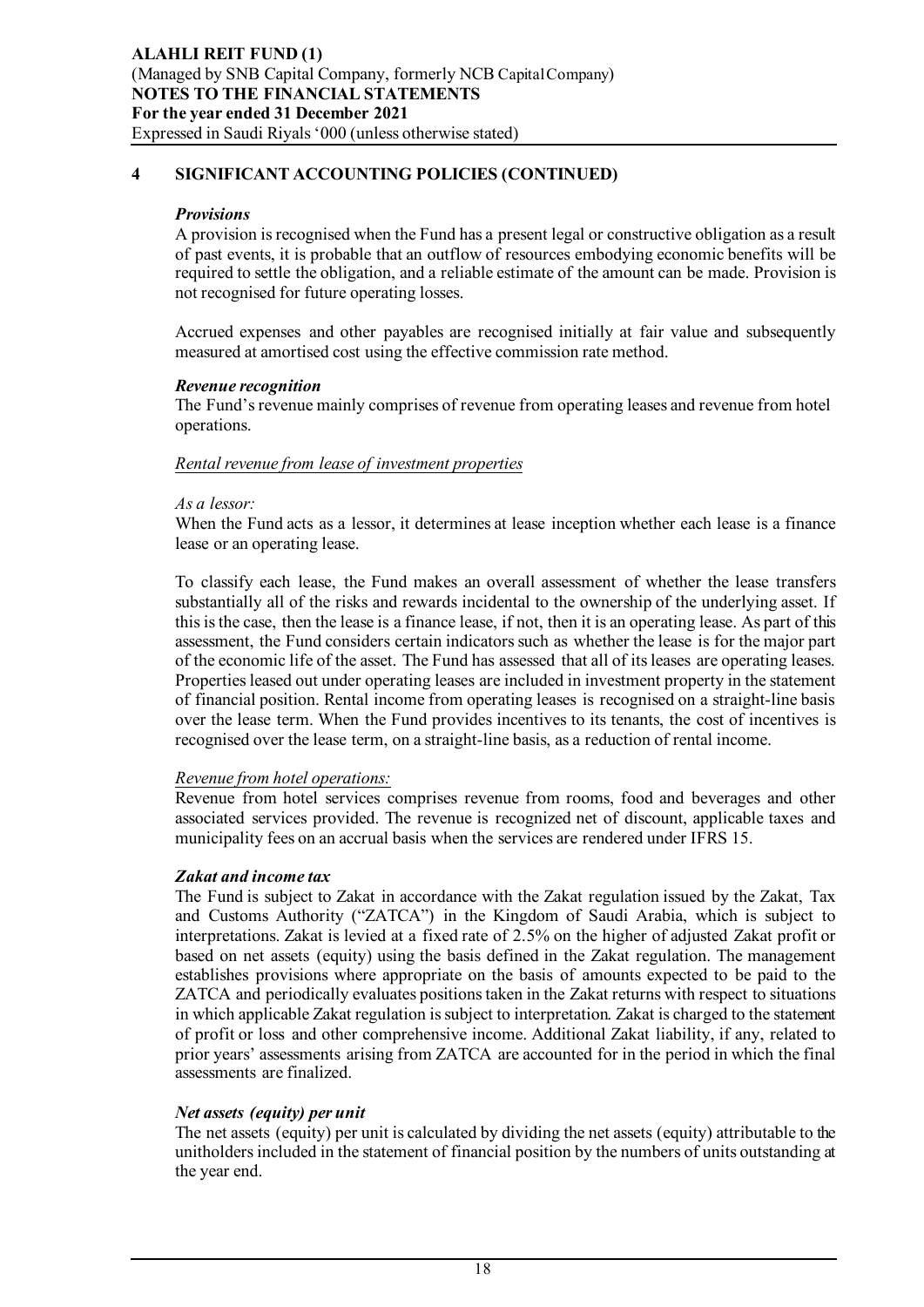#### *Units in issue*

The Fund has units in issue. On liquidation of the Fund, they entitle the holders to the residual net assets (equity). They rank pari passu in all respects and have identical terms and conditions. The units provide investors with the right to require redemption for cash at a value proportionate to the investor's share in the Fund net assets (equity) in the event of the Fund's liquidation.

Units are classified as equity as it meets all of the following conditions:

- it entitles the holder to a pro rata share of the Fund's net assets (equity) in the event of the Fund's liquidation;
- it is in the class of instruments that is subordinate to all other classes of instruments;
- all financial instruments in the class of instruments that is subordinate to all other classes of instruments have identical features;
- apart from the contractual obligation for the Fund to repurchase or redeem the instrument for cash or another financial asset, the instrument does not include any other features that would require classification as a liability; and
- The total expected cash flows attributable to the instrument over its life are based substantially on the profit or loss, the change in recognized net assets (equity) or the change in the fair value of the recognized and unrecognized net assets (equity) of the Fund over the life of the instrument.

### *Foreign currency transactions*

Transactions in foreign currencies are initially recorded by the Fund at the functional currency spot rate at the date the transaction first qualifies for recognition.

Monetary assets and liabilities denominated in foreign currencies are retranslated at the rate of exchange ruling at the date of the financial statements. All differences are recognised in the statement of profit or loss.

Non-monetary items are not retranslated at year-end and are measured at historical cost (translated using the exchange rates at the transaction date), except for non-monetary items measured at fair value which are translated using the exchange rates at the date when the fair value was determined.

# **5 CRITICAL ACCOUNTING JUDGMENTS, ESTIMATES AND ASSUMPTIONS**

The preparation of financial statements requires management to make judgment, estimates and assumptions that affect the reported amounts of assets, liabilities, income and expenses. The estimates and associated assumptions are based on historical experience and various other factors that are believed to be reasonable under the circumstances, the result of which form the basis of making the judgments about the carrying values of assets and liabilities that are not readily apparent from other sources. Actual results may differ from these estimates.

The estimates and underlying assumptions are reviewed on an ongoing basis. Revision to accounting estimates are recognized in the period in which the estimates are revised if the revision affects only that period, or in the period of the revision and future periods if the revision affects both current and future periods.

In the process of applying the Fund's accounting policies, management has made the following estimates and judgments, which are significant to the financial statements: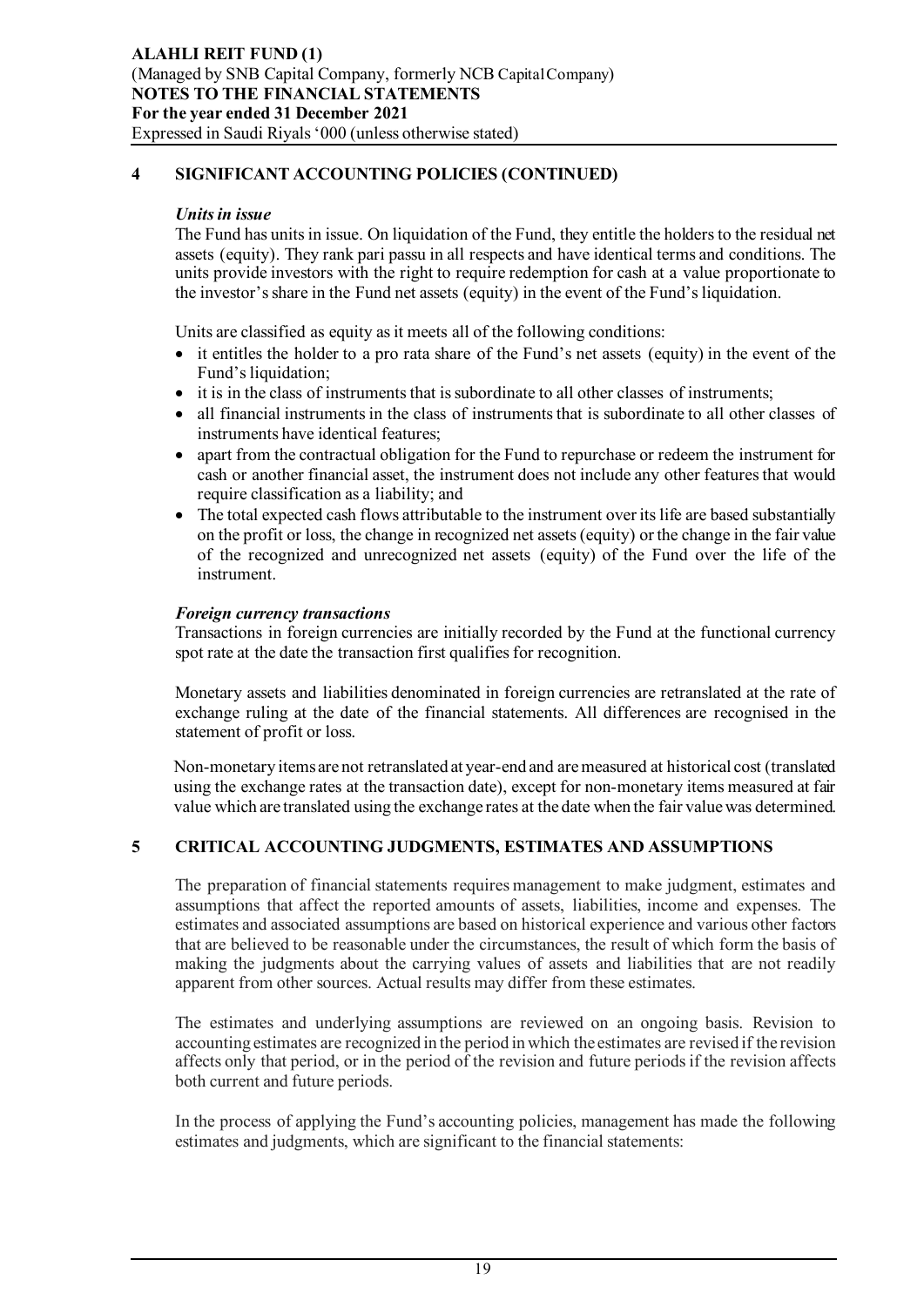## **5 CRITICAL ACCOUNTING JUDGMENTS, ESTIMATES AND ASSUMPTIONS (CONTINUED)**

# **Judgments**

Information about judgments made in applying accounting policies that have the most significant effect on the amounts recognized in the financial statements. Judgement has been applied in the cases of determining whether an arrangement contains a lease and classification of leases.

### **Assumptions and estimation uncertainties**

Information about assumptions and estimation uncertainties that have the most significant effect on the amounts recognized in the financial statements are described below:

### Provision for expected credit losses on receivables from operating leases

The Fund uses a provision matrix to calculate ECLs of receivable from operating leases. The provision matrix is initially based on the Fund's historical observed default rates. The Fund will calibrate the matrix to adjust the historical credit loss experience with forward-looking information. For instance, if forecast economic conditions (i.e., gross domestic product, inflation rate and governmental spending ) is expected to deteriorate over the next year which can lead to an increased number of defaults in the real estate sector, the historical default rates are adjusted. At every reporting date, the historically observed default rates are updated and changes in the forward-looking estimates are analysed.

The assessment of the correlation between historically observed default rates, forecasted economic conditions and ECL is a significant estimate. The amount of ECL is sensitive to changes in circumstances and forecasted economic conditions. The Fund's historical credit loss experience and forecast of economic conditions may also not be representative of the customer's actual default in the future.

# *Useful lives of investment properties*

The management determines the estimated useful lives of investment properties for calculating depreciation. This estimate is determined after considering expected usage of the assets and physical wear and tear. Management reviews the residual value and useful lives annually, and changes in depreciation charges, if any, are adjusted in current and future periods.

# *Impairment of investment properties*

The Fund uses the services of third party professionally qualified evaluator to obtain estimates of the market value of investment properties using recognized valuation techniques for the purpose of impairment review and disclosures in the financial statements, For further details of assumptions and estimates please refer to note 10.

# *Impairment of non-financial assets "Value in use calculation"*

Impairment exists when the carrying value of an asset or cash generating unit exceeds its recoverable amount, which is the higher of its fair value less costs of disposal and its value in use. The fair value less costs of disposal calculation is based on available data from binding sales transactions, conducted at arm's length, for similar assets or observable market prices less incremental costs of disposing of the asset. The value in use calculation is based on a discounted cash flow model. The cash flows are derived from the budget for the next five years and do not include restructuring activities that the Fund is not yet committed to or significant future investments that will enhance the performance of the assets tested. The recoverable amount is sensitive to the discount rate used for the discounted cash flow model as well as the expected future cash-inflows and the growth rate used for extrapolation purposes. These estimates are most relevant to properties recognised by the Fund.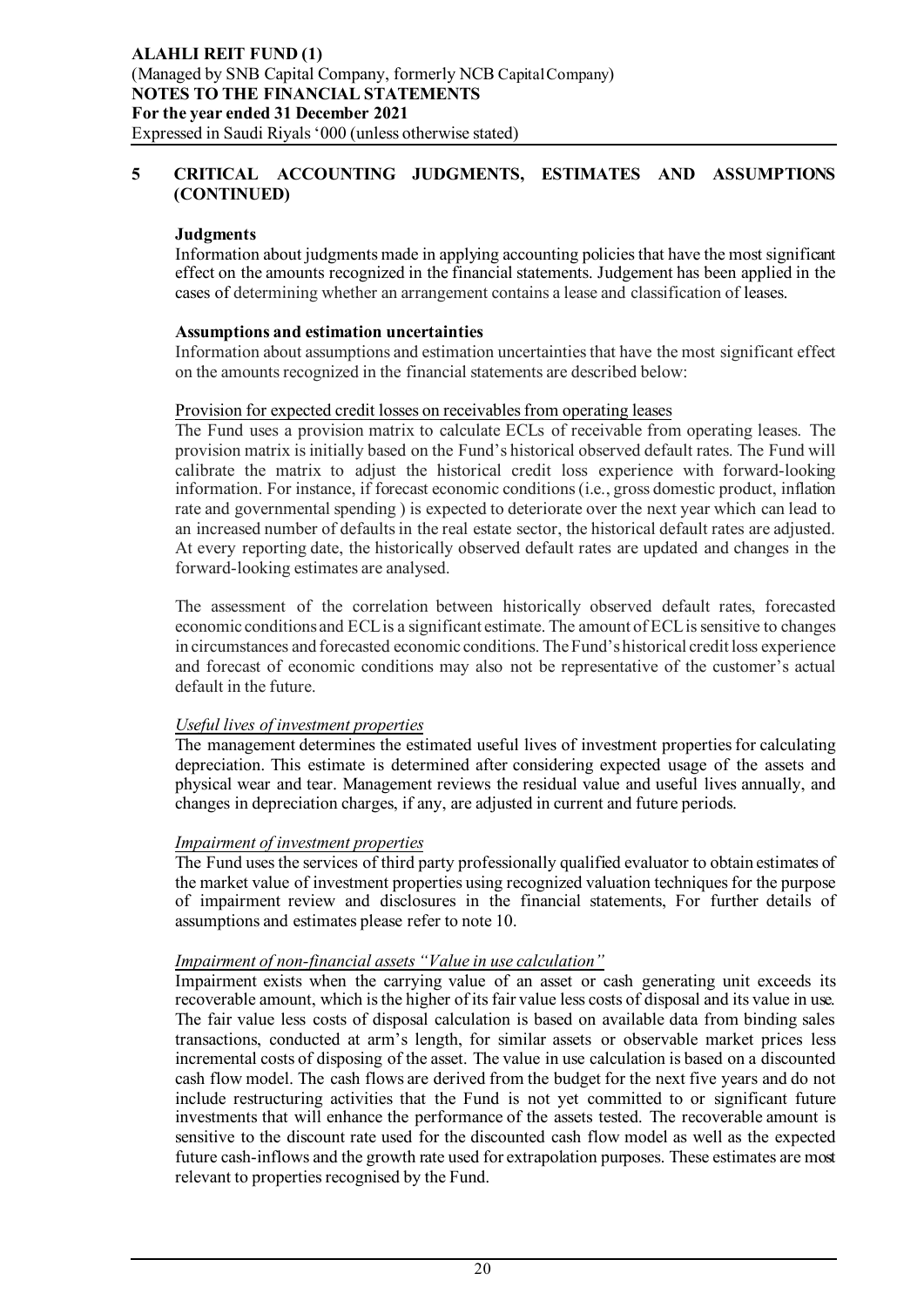# **6 CASH AND CASH EQUIVALENTS**

|               | <b>31 December</b> 31 December<br>2021 | 2020  |
|---------------|----------------------------------------|-------|
| Cash at banks | 12,104                                 | 6,401 |
| Cash in hand  | 72                                     |       |
|               | 12.176                                 |       |

# **7 INVESTMENTS AT FAIR VALUE THROUGH PROFIT OR LOSS**

Investments at fair value through profit or loss comprises of the following:

|                                                                                                                        | 31 December 2021 |                   | 31 December 2020 |            |
|------------------------------------------------------------------------------------------------------------------------|------------------|-------------------|------------------|------------|
|                                                                                                                        | Cost             | <b>Fair value</b> | Cost             | Fair value |
| Investment in units of a mutual fund managed<br>by the Fund Manager (a related party)<br>AlAhli Saudi Riyal Trade Fund | 40,000           | 40,031            |                  |            |

# **8 RECEIVABLES FROM OPERATING LEASES**

Receivables from operating leases comprise of the following:

|                                                            | 31 December | 31 December |
|------------------------------------------------------------|-------------|-------------|
|                                                            | 2021        | 2020        |
| Receivables from operating leases                          | 72.192      | 59,896      |
| Less: Impairment loss on receivables from operating leases | (15, 866)   | (9,866)     |
| Receivables from operating leases – net                    | 56,326      | 50,030      |

# **The movement in impairment loss on receivables from operating leases is as follows:**

|                          | 2021   | <u> 2020</u> |
|--------------------------|--------|--------------|
| Opening balance          | 9,866  | 8,866        |
| Provided during the year | 6,000  | 000.         |
| Closing balance          | 15,866 | 9,866        |

The aging analysis of receivable from operating leases at the reporting date is presented below:

|      |        |                  | Past due and impaired |         |          |          |           |
|------|--------|------------------|-----------------------|---------|----------|----------|-----------|
|      |        |                  |                       | From    | From     | From     |           |
|      |        | 1 to $90$        | From $91-$            | 181-270 | 271-     | $366-$   | More than |
| Year | Total  | $\frac{days}{9}$ | 180 days              | days    | 365 days | 455 days | 455 days  |
| 2021 | 72,192 | 19,102           | 18,771                | 8,705   | 10,850   | 9,570    | 5,194     |
| 2020 | 59,896 | 10,864           | 28,014                | 6,343   | 2,028    | 2,479    | 10,168    |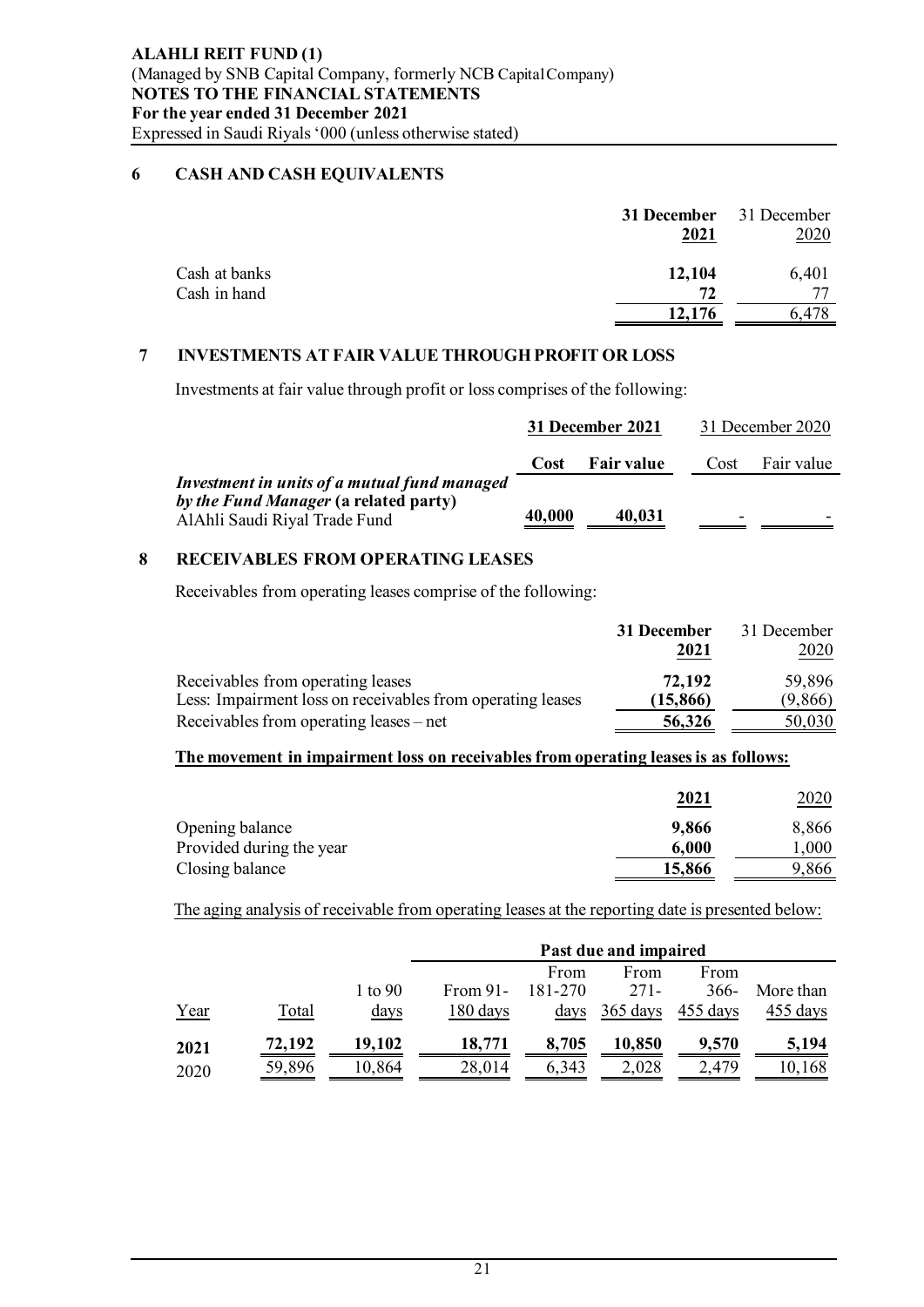## **9 PREPAYMENTS AND OTHER RECEIVABLES**

|                       | 2021  | 2020 |
|-----------------------|-------|------|
| Other receivables     | 1,210 | 156  |
| Prepaid expenses      | 872   | 952  |
| Input value added tax | 469   | .609 |
|                       | 2,551 |      |

### **10 INVESTMENT PROPERTIES**

10.1 The Fund owns the following investment properties:

| Name of the property                             | Nature of property | Purchase price |
|--------------------------------------------------|--------------------|----------------|
| AlAndalus Mall, Jeddah (notes 10.1(i), 10.1(ii)) | Mall               | 1,195,686      |
| AlAndalus Mall Hotel, Jeddah (note 10.1(i))      | Hotel              | 200,000        |
| Salama Tower, Jeddah (note 10.1(iii))            | Office             | 255,000        |
| Qbic Plaza, Riyadh ( <i>note 10.1(iv)</i> )      | Office             | 250,000        |

i. The Fund acquired AlAndalus Mall and AlAndalus Mall Hotel at the Fund's inception against cash consideration of SR 405 million (representing 30% of the total purchase values of SR 1,350 million) and by issuing units in the Fund valuing SR 945 million to AlAndalus Property Company ("APC"), the previous owner.

AlAndalus Mall and AlAndalus Mall Hotel is pledged against the Islamic Financing Facility obtained from SNB Bank amounting to SR 650 million. The carrying values of AlAndalus Mall and AlAndalus Mall Hotel aggregates to SR 1,330 million as at the reporting date.

- ii. The Fund acquired land measuring 9,669 square meters adjacent to AlAndalus Mall on 9 November 2020 against cash consideration of SR 45.7 million for the purpose of expanding AlAndalus Mall.
- iii. The Fund acquired Salama Tower on 4 August 2019 against cash consideration of SR 255 million. It was subsequently leased to the seller for a net lease amount of SR 23.1 million per annum for a period of 5 years. The seller is allowed to sub-lease the property to multi-tenants during this period.
- iv. The Fund acquired Qbic Plaza on 22 June 2020 against cash consideration of SR 250 million and financed the acquisition through additional Islamic financing. The property is leased for a net lease amount of SR 21.6 million per annum, for a period of 3 years.
- v. The Fund's properties are held under the custody of Sandooq Tamkeen Real Estate Company ("SPV"), which is owned by AlBilad Capital (the Custodian of the Fund). The Fund pays a custody fee of 0.025% per annum based on the average market values of the properties.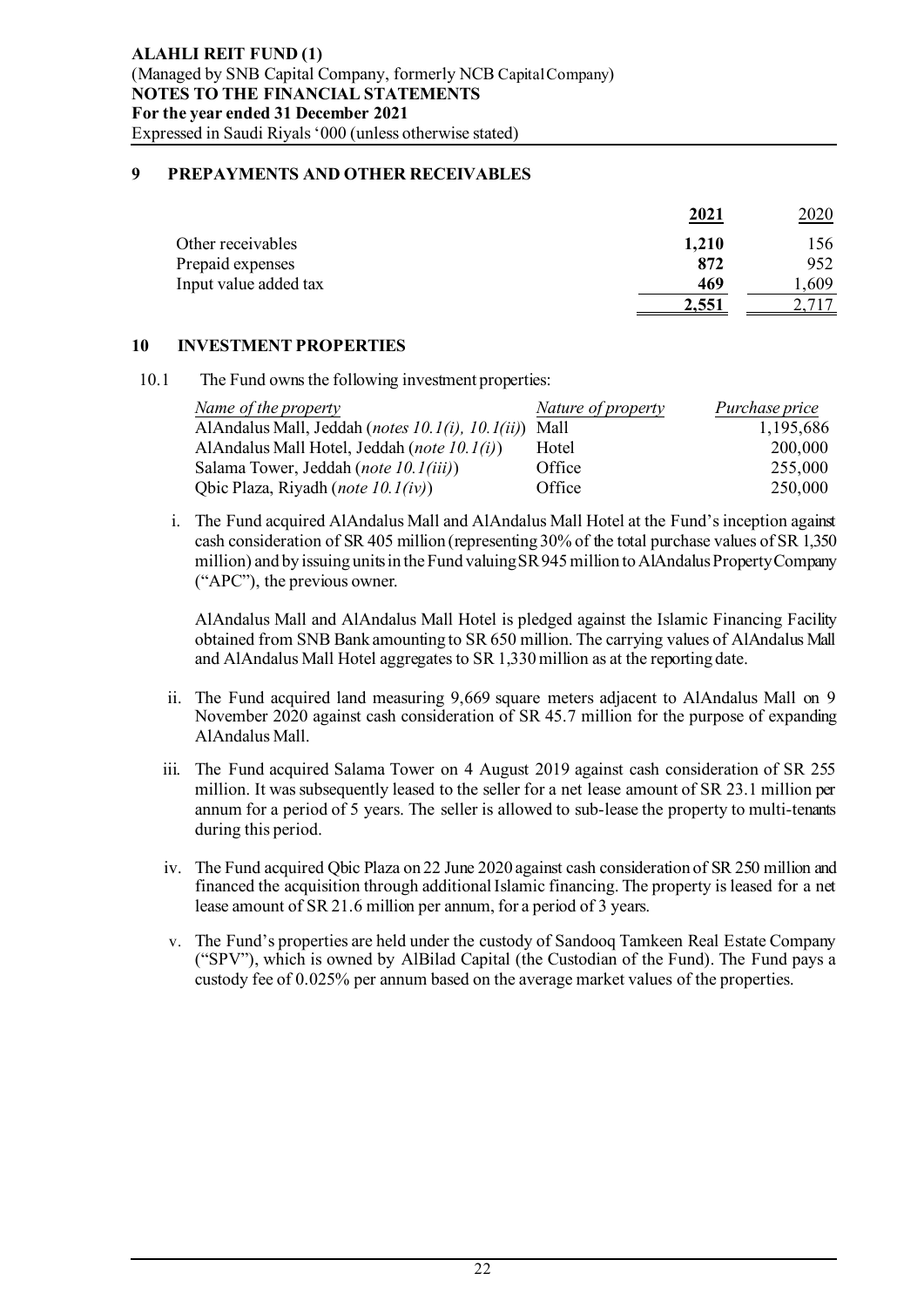# **10 INVESTMENT PROPERTIES (CONTINUED)**

10.2 At 31 December 2021, investment properties represent the properties that were initially recognized at their cost and are subsequently measured at cost less accumulated depreciation. The break-up of the cost of investment properties is as follows:

|                                                        | Land      | <b>Buildings</b> | <b>Furniture</b><br>& fixture | Computer<br>& hardware | Office<br>equipment | <b>Motor</b><br>vehicles | Construction<br>in progress | Total      |
|--------------------------------------------------------|-----------|------------------|-------------------------------|------------------------|---------------------|--------------------------|-----------------------------|------------|
| Cost:                                                  |           |                  |                               |                        |                     |                          |                             |            |
| Balance at 1 January 2021                              | 1,015,293 | 889,476          | 9,015                         | 2,117                  | 7,277               | 33                       | 8,360                       | 1,931,571  |
| Additions during the year                              |           |                  |                               |                        |                     |                          | 6,114                       | 6,114      |
| Transfers during the year                              |           | 6,571            |                               |                        |                     |                          | (6,571)                     |            |
| Balance at 31 December 2021                            | 1,015,293 | 896,047          | 9,015                         | 2,117                  | 7,277               | 33                       | 7,903                       | 1,937,685  |
| <b>Accumulated depreciation and</b><br>impairment loss |           |                  |                               |                        |                     |                          |                             |            |
| Balance at 1 January 2021                              |           | (80, 085)        | (3, 186)                      | (668)                  | (3, 453)            | (1)                      |                             | (87,393)   |
| Depreciation during the year                           |           | (22, 182)        | (1,062)                       | (225)                  | (1,149)             | (7)                      |                             | (24,625)   |
| Balance at 31 December 2021                            |           | (102, 267)       | (4,248)                       | (893)                  | (4,602)             | (8)                      |                             | (112, 018) |
| Net book value at                                      |           |                  |                               |                        |                     |                          |                             |            |
| 31 December 2021                                       | 1,015,293 | 793,780          | 4,767                         | 1,224                  | 2,675               | 25                       | 7,903                       | 1,825,667  |
| Net book value at                                      |           |                  |                               |                        |                     |                          |                             |            |
| 31 December 2020                                       | 1,015,293 | 809,391          | 5,829                         | 1,449                  | 3,824               | 32                       | 8,360                       | 1,844,178  |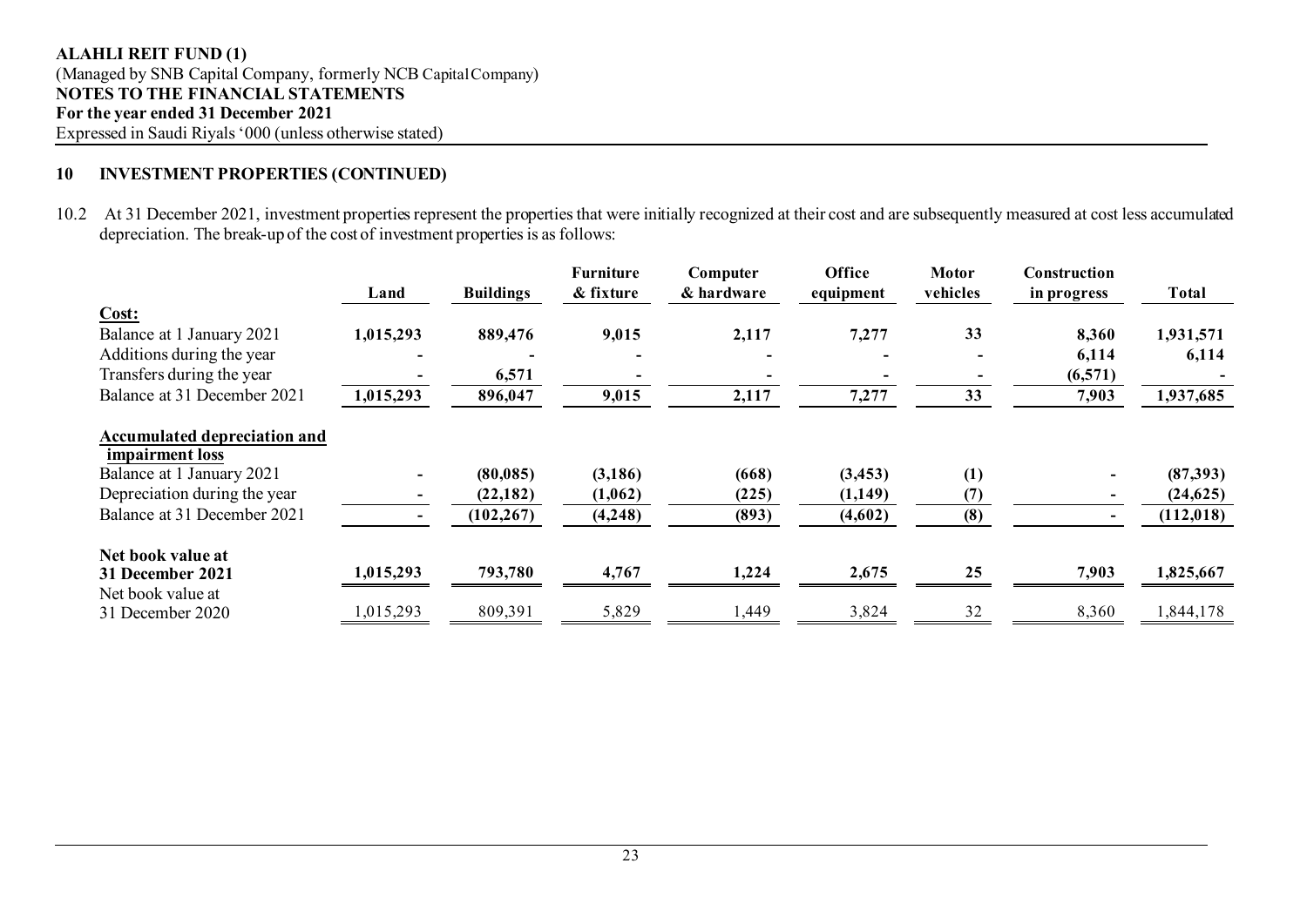#### **ALAHLI REIT FUND (1)** (Managed by SNB Capital Company, formerly NCB Capital Company) **NOTES TO THE FINANCIAL STATEMENTS For the year ended 31 December 2021** Expressed in Saudi Riyals '000 (unless otherwise stated)

# **10 INVESTMENT PROPERTIES (CONTINUED)**

|                                                                              | Land                     | <b>Buildings</b> | Furniture<br>& fixture | Computer<br>& hardware | Office<br>equipment | Motor<br>vehicles | Construction<br>in progress | Total     |
|------------------------------------------------------------------------------|--------------------------|------------------|------------------------|------------------------|---------------------|-------------------|-----------------------------|-----------|
| Cost:                                                                        |                          |                  |                        |                        |                     |                   |                             |           |
| Balance at 1 January 2020                                                    | 865,804                  | 739,903          | 8,860                  | 2,039                  | 7,141               |                   | 5,215                       | 1,628,962 |
| Additions during the year                                                    | 149,489                  | 149,573          | 155                    | 78                     | 136                 | 33                | 3,145                       | 302,609   |
| Balance at 31 December 2020                                                  | 1,015,293                | 889,476          | 9,015                  | 2,117                  | 7,277               | 33                | 8,360                       | 1,931,571 |
| Accumulated depreciation and<br>impairment loss<br>Balance at 1 January 2020 | $\sim$                   | (34, 590)        | (2,134)                | (446)                  | (2,307)             |                   |                             | (39, 477) |
| Depreciation charged for the year                                            | $\overline{\phantom{a}}$ | (20, 495)        | (1,052)                | (222)                  | (1,146)             | (1)               |                             | (22,916)  |
| Impairment loss                                                              |                          | (25,000)         |                        |                        |                     |                   |                             | (25,000)  |
| Balance at 31 December 2020                                                  |                          | (80,085)         | (3,186)                | (668)                  | (3, 453)            | (1)               |                             | (87,393)  |
| Net book value at<br>31 December 2020                                        | 1,015,293                | 809,391          | 5,829                  | 1,449                  | 3,824               | 32                | 8,360                       | 1,844,178 |

In accordance with Article 8 of the Real Estate Investment Traded Funds Instructions issued by CMA, the Fund Manager assesses the Fund's real estate values by appointing two independent evaluators who determined the market valuesin conformity with the International Valuation Standards Council's International Valuation Standards. However, in accordance with IFRS as endorsed in the Kingdom of Saudi Arabia, investment in real estate properties are carried at cost less accumulated depreciation which is an allowed treatment under the IFRS.

The carrying amounts of the investment properties are as under:

|                      | 31 December | 31 December |
|----------------------|-------------|-------------|
|                      | 2021        | 2020        |
| AlAndalus Mall       | 1,184,292   | 1,191,618   |
| AlAndalus Mall Hotel | 145,825     | 150,916     |
| Salama Tower         | 248,378     | 250,912     |
| <b>Obic Plaza</b>    | 247,172     | 250,732     |
| Total                | 1,825,667   | ,844,178    |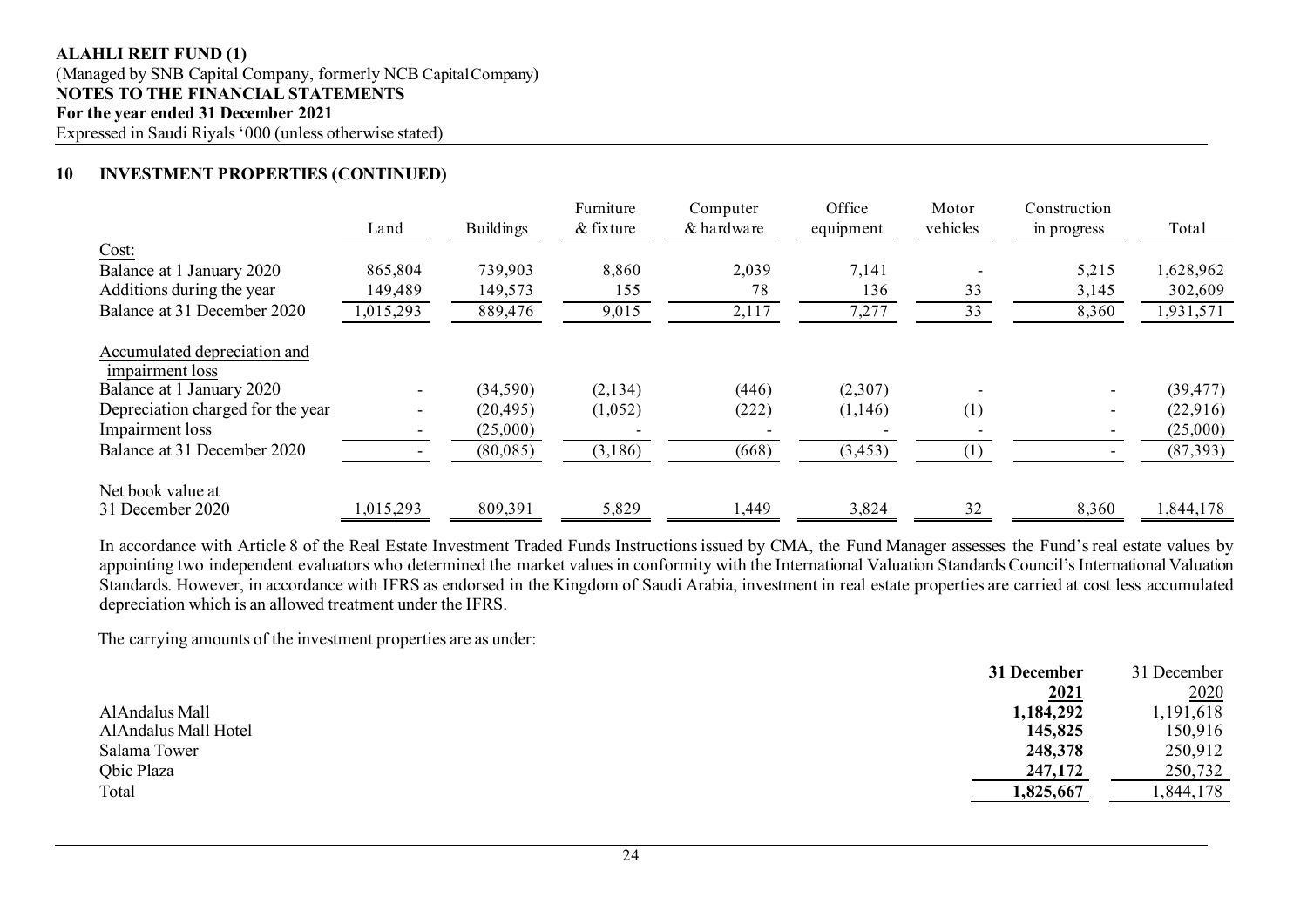# **10 INVESTMENT PROPERTIES (CONTINUED)**

#### **10.3 Market values**

10.3.1 The assumptions used in determining the fair values of the investment properties are as follows:

| <b>Description</b>             | <b>Valuation approach</b> | <b>Key assumptions</b>                             | <b>Market</b><br>value                |                                |
|--------------------------------|---------------------------|----------------------------------------------------|---------------------------------------|--------------------------------|
| <b>Evaluator: ValuStrat</b>    |                           |                                                    | As at $31$<br><b>December</b><br>2021 | As at $31$<br>December<br>2020 |
| AlAndalus Mall                 | Discounted cash flows     | Discount rate: $11\%$<br>Exit yield rate: 8.50%    | 1,175,000                             | 1,195,000                      |
| AlAndalus Mall Hotel           | Discounted cash flows     | Discount rate: $11.5\%$<br>Exit yield rate: 9%     | 149,000                               | 153,000                        |
| Salama Tower                   | Discounted cash flows     | Discount rate: $11.5\%$<br>Exit yield rate: 9%     | 258,400                               | 258,400                        |
| Qbic Plaza                     | Discounted cash flows     | Discount rate: $11\%$<br>Exit yield rate: 8.5%     | 259,000<br>1,841,400                  | 259,000<br>1,865,400           |
| <b>Evaluator: Knight Frank</b> |                           |                                                    |                                       |                                |
| AlAndalus Mall                 | Discounted cash flows     | Discount rate: $10.75\%$<br>Exit yield rate: 8.75% | 1,227,975                             | 1,259,050                      |
| AlAndalus Mall Hotel           | Discounted cash flows     | Discount rate: $11.25\%$<br>Exit yield rate: 9.25% | 148,200                               | 148,600                        |
| Salama Tower                   | Discounted cash flows     | Discount rate: $10.25\%$<br>Exit yield rate: 8.25% | 240,000                               | 244,000                        |
| Qbic Plaza                     | Discounted cash flows     | Discount rate: $10.00\%$<br>Exit yield rate: 8%    | 251,700<br>1,867,875                  | 253,070<br>1,904,720           |

The average fair value measurements of investment properties have been categorized as level 3 fair values based on inputs to the valuation techniques used. The table shows the breakdown as at 31 December 2021 and 31 December 2020:

|                       | Average fair value measurement at 31 December 2021 |                                                    |                      |  |  |
|-----------------------|----------------------------------------------------|----------------------------------------------------|----------------------|--|--|
|                       | Using quoted prices                                |                                                    |                      |  |  |
|                       | from active markets                                |                                                    |                      |  |  |
|                       | for identical                                      | Other observable                                   | Other unobservable   |  |  |
|                       | assets (level 1)                                   | key inputs (level 2)                               | key inputs (level 3) |  |  |
| Investment properties |                                                    |                                                    | 1,854,638            |  |  |
|                       |                                                    |                                                    |                      |  |  |
|                       |                                                    |                                                    |                      |  |  |
|                       |                                                    | Average fair value measurement at 31 December 2020 |                      |  |  |
|                       | Using quoted prices                                |                                                    |                      |  |  |
|                       | from active markets                                |                                                    |                      |  |  |
|                       | for identical                                      | Other observable                                   | Other unobservable   |  |  |
|                       | assets (level 1)                                   | key inputs (level 2)                               | key inputs (level 3) |  |  |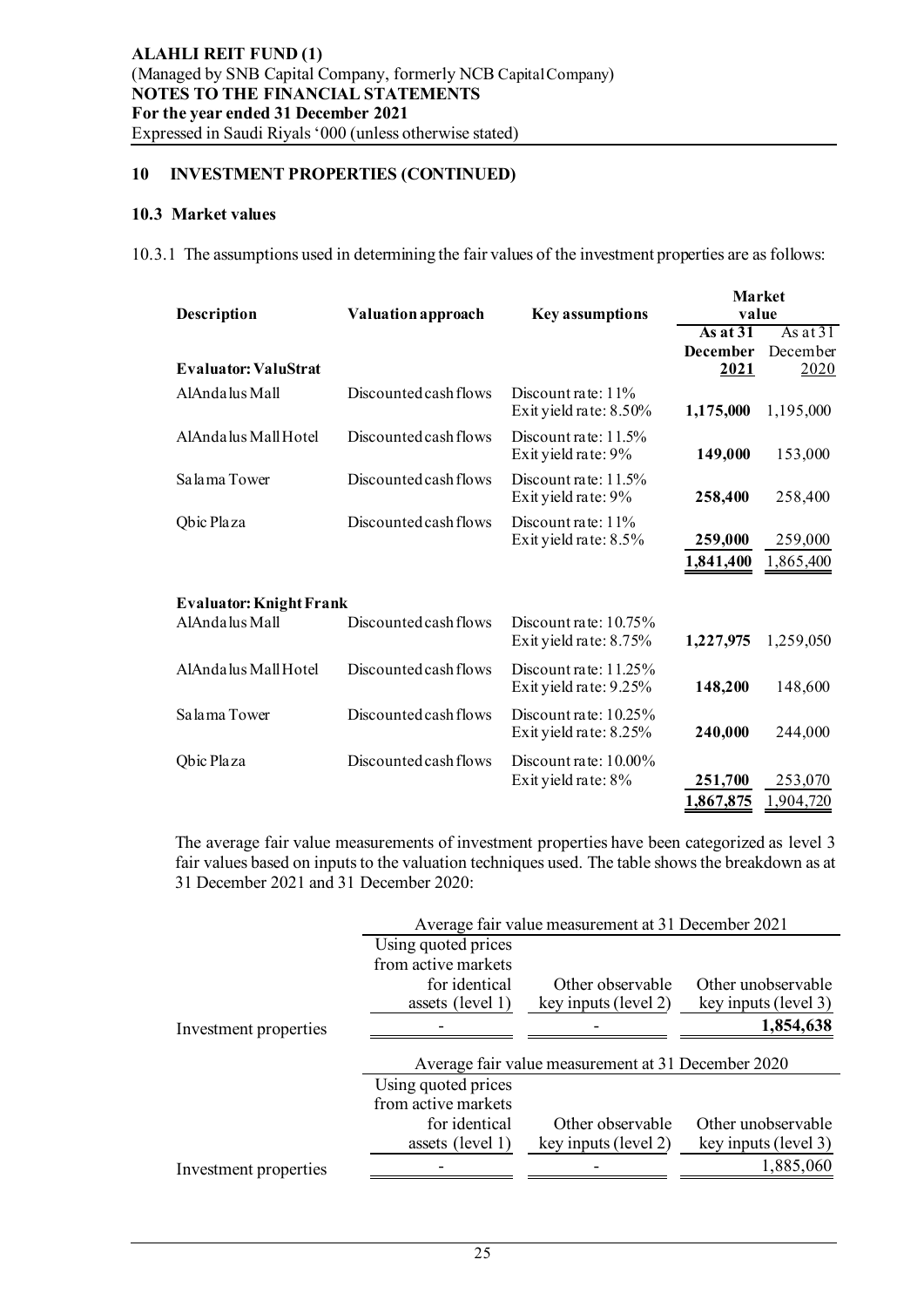# **11 UNEARNED RENTAL INCOME**

|                                                       | 31 December<br>2021  | 31 December<br><u> 2020 </u> |
|-------------------------------------------------------|----------------------|------------------------------|
| Opening balance                                       | 25,060               | 28,097                       |
| Invoices issued during the year                       | 188,673              | 138,273                      |
| Revenue recognized during the year<br>Closing balance | (183, 407)<br>30,326 | (141, 310)<br>25,060         |

# **12 OTHER LIABILITIES**

|                                                     | 31 December<br>2021 | 31 December<br>2020 |
|-----------------------------------------------------|---------------------|---------------------|
| Accrued expenses and others<br>Finance cost payable | 5,183<br>1,764      | 3,701<br>359        |
| Trade payables                                      | 135                 | 3,154               |
|                                                     | 7,082               | 214                 |

# **13 ADVANCES FROM OPERATING LEASES**

|                                | 31 December | 31 December |
|--------------------------------|-------------|-------------|
|                                | 2021        | 2020        |
| Advances from tenants          | 7,741       | 5,820       |
| Security deposits from tenants | 7,213       | 6,920       |
|                                | 14,954      | .740        |

# **14 BORROWINGS**

|                                             | 31 December<br>2021 | 31 December<br>2020 |
|---------------------------------------------|---------------------|---------------------|
| Opening balance                             | 514,995             | 253,050             |
| Financing facility utilized during the year | 42,678              | 261,028             |
| Amortization of loan arrangement fee        | 1,055               | 917                 |
| Closing balance                             | 558,728             | 514,995             |

On 7 November 2018, the Fund signed an agreement of Islamic financing facility of SAR 650 million from Saudi National Bank (SNB) (formerly known as NCB). The Fund transferred the title deed of properties, Al Andalus Mall and Al Andalus Mall Hotel, in favour of Real Estate Development Company for Management and Ownership, a fully owned subsidiary of the SNB as a security against the Islamic financing facility.

On 1 August 2019, the Fund utilized SAR 255 million as the first tranche from the Islamic financing facility. During the year 2020, the Fund utilized SAR 263 million as the Second tranche from the Islamic financing facility. During the year 2021, the Fund utilized further SAR 43 million. The tenor of Islamic financing facility is 15 years. The Islamic financing facility provides 5 years grace period during which only profit payments are to be made. Following the grace period, the principal amount shall be repaid over 10 years on a quarterly basis. The Islamic financing facility carries commission rate of SAIBOR plus 1.75% per annum.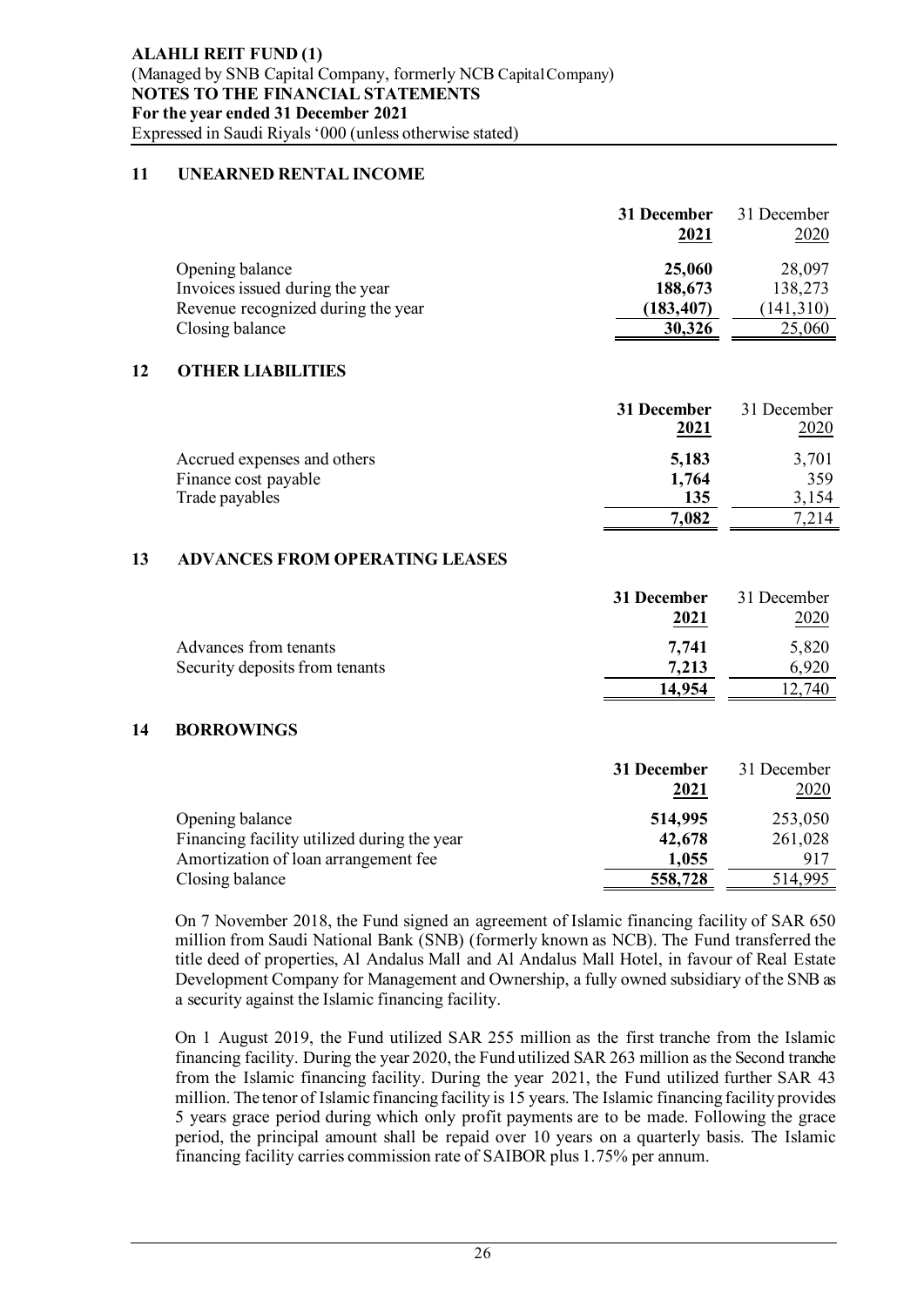# **15 ZAKAT**

Zakat is calculated for the year ended 31 December using the Zakat base as follows:

|                                               | 2021                | 2020                |
|-----------------------------------------------|---------------------|---------------------|
| Net Zakat positive base (A)                   |                     |                     |
| Net assets (equity)                           | 1,303,077           | 1,305,746           |
| Provisions                                    | 9,866               | 8,866               |
| <b>Borrowings</b>                             | 558,728             | 514,995             |
| Net adjusted profit                           | 89,200              | 46,360              |
| Zakat base positive                           | 1,960,871           | 1,875,967           |
| <b>Zakat base negative (B)</b>                |                     |                     |
| Investments properties                        | 1,825,667           | 1,844,178           |
|                                               | 1,825,667           | 1,844,178           |
| Net positive Zakat base                       | 135,204             | 31,789              |
| Net adjusted profit                           | 89,200              | 46,360              |
| Zakat for the year (at $2.5\%$ )              | 2,230               | 1,159               |
|                                               |                     |                     |
| Zakat provision movement is as follows:       |                     |                     |
|                                               | 31 December<br>2021 | 31 December<br>2020 |
|                                               |                     |                     |
| Opening balance<br>Charge:                    | 1,159               | 1,500               |
| - For the year<br>- In respect of prior years | 1,500               | 1,159<br>179        |

Payments made during the year **(429)** (1,679) Closing balance **2,230** 

 *Zakat assessment status*

The Fund has filed its zakat returns with the Zakat, Tax and Customs Authority for the years up till 2020. However, final assessments are yet to be finalized.

#### **16 RELATED PARTY TRANSACTIONS AND BALANCES**

The related parties of the Fund comprise of the following and the Fund transacts with these parties in its ordinary course of business:

#### **Name of entity Relationship**

SNB Capital Company, formerly NCB Capital Company Fund Manager and Unitholder Saudi National Bank (SNB) Shareholder of the Fund Manager AlAndalus Property Company (APC) Unitholder and Property Agent

#### *Fund management fee*

The Fund pays the Fund Manager a management fee of 1% per annum of the Fund's total assets (based on the last valuation) less the Fund's current liabilities. The management fee is payable in arrears on a semi-annual basis.

**1,500** 1,338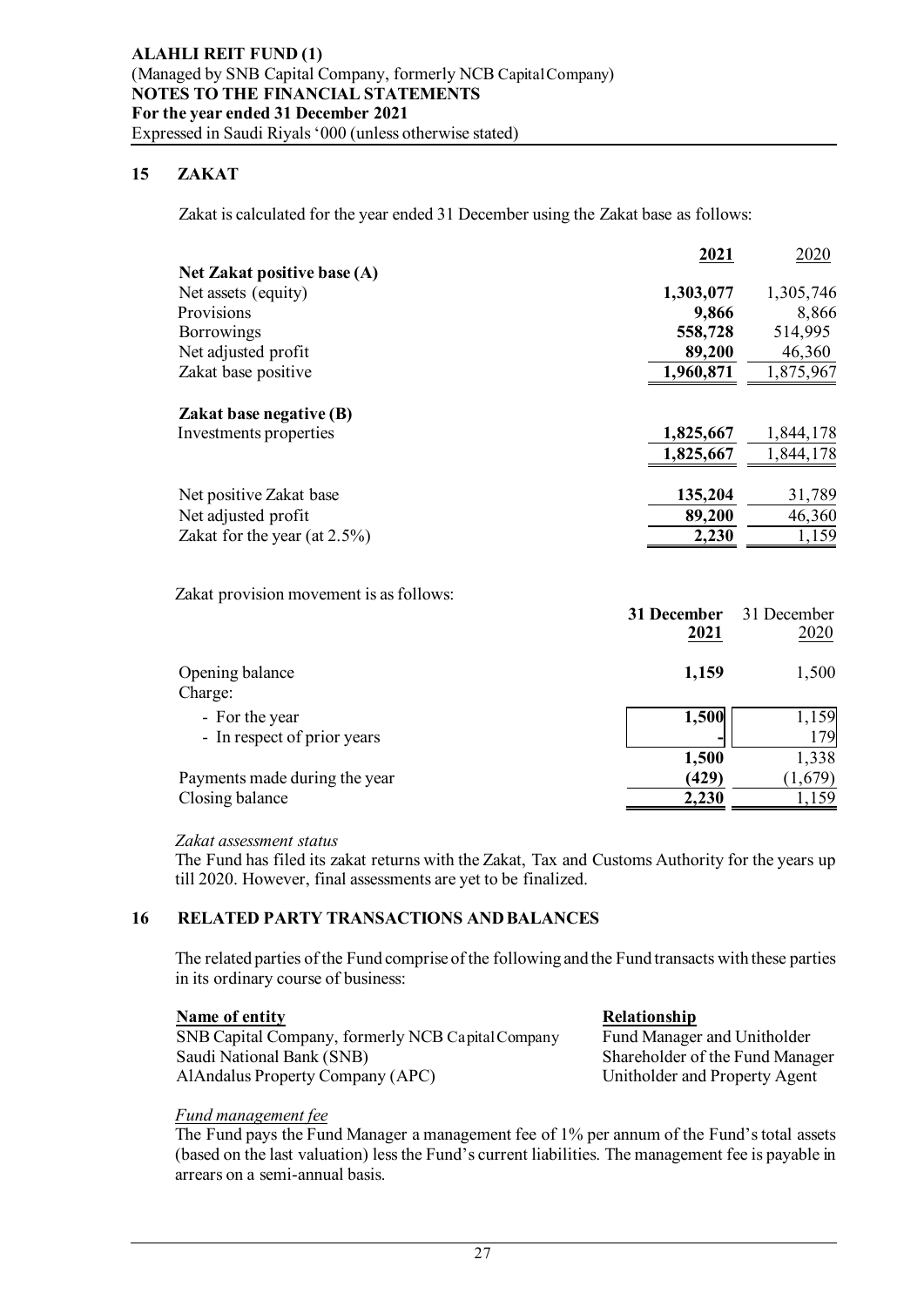# **16 RELATED PARTY TRANSACTIONS AND BALANCES (CONTINUED)**

#### *Agency fee and property management fee*

The Fund via a master transfer agreement dated 25 December 2017 appointed APC as the "Property Agent". Under the agreement, APC is appointed to exercise, perform and discharge all rights and obligations as an agent of AlAndalus Mall and AlAndalus Mall Hotel. The Fund pays a fixed amount of SR 500,000 per annum to APC for the aforementioned agency services. APC also manages the AlAndalus mall for which it charges management fee from the Fund.

The Fund entered into the following transactions with related parties in the ordinary course of business. These transactions were carried out on the basis of approved terms and conditions of the Fund. All related party transactions were approved by the Fund's Board.

| <b>Related party</b>                         | <b>Nature of transactions</b>                                   | 2021   | 2020        |
|----------------------------------------------|-----------------------------------------------------------------|--------|-------------|
| <b>AlAndalus Property</b>                    | Rent collected on behalf of the Fund                            | 9,418  | 7,988       |
| Company                                      | Payments received from APC                                      |        | 10,449      |
|                                              | Payments made to APC                                            |        | 8,336       |
|                                              | Miscellaneous expenses                                          | 120    |             |
|                                              | Management fee charged                                          | 9,218  | 8,845       |
|                                              | Agency fees charged                                             | 575    | 500         |
| SNB Capital Company,<br>formerly NCB Capital | Management fees charged<br>Transaction cost capitalized to      | 19,087 | 17,399      |
| Company                                      | investment properties                                           |        | 3,959       |
|                                              | Payments made by the Fund                                       | 20,993 | 15,189      |
| Saudi National Bank                          | Service fees charged                                            | 26     | 26          |
|                                              | Loan arrangement fees charged                                   | 371    |             |
|                                              | Payments made                                                   | 397    | 26          |
|                                              | The significant transactions with Key management personnel are: |        |             |
| <b>Key management</b>                        |                                                                 | 2021   | <u>2020</u> |
| personnel                                    | <b>Nature of transactions</b>                                   |        |             |
| Key management                               |                                                                 |        |             |
| personnel                                    | Board fee                                                       | 100    | 100         |

The above-mentioned transactions give rise to the following amounts due to related parties at the reporting date:

| Due to related parties                    |             |             |
|-------------------------------------------|-------------|-------------|
| <b>Related party</b>                      | 31 December | 31 December |
|                                           | 2021        | 2020        |
| SNB Capital, formerly NCB Capital Company | 19,087      | 20,993      |
| <b>AlAndalus Property Company</b>         | 1,267       | 772         |
|                                           | 20,354      | 21,765      |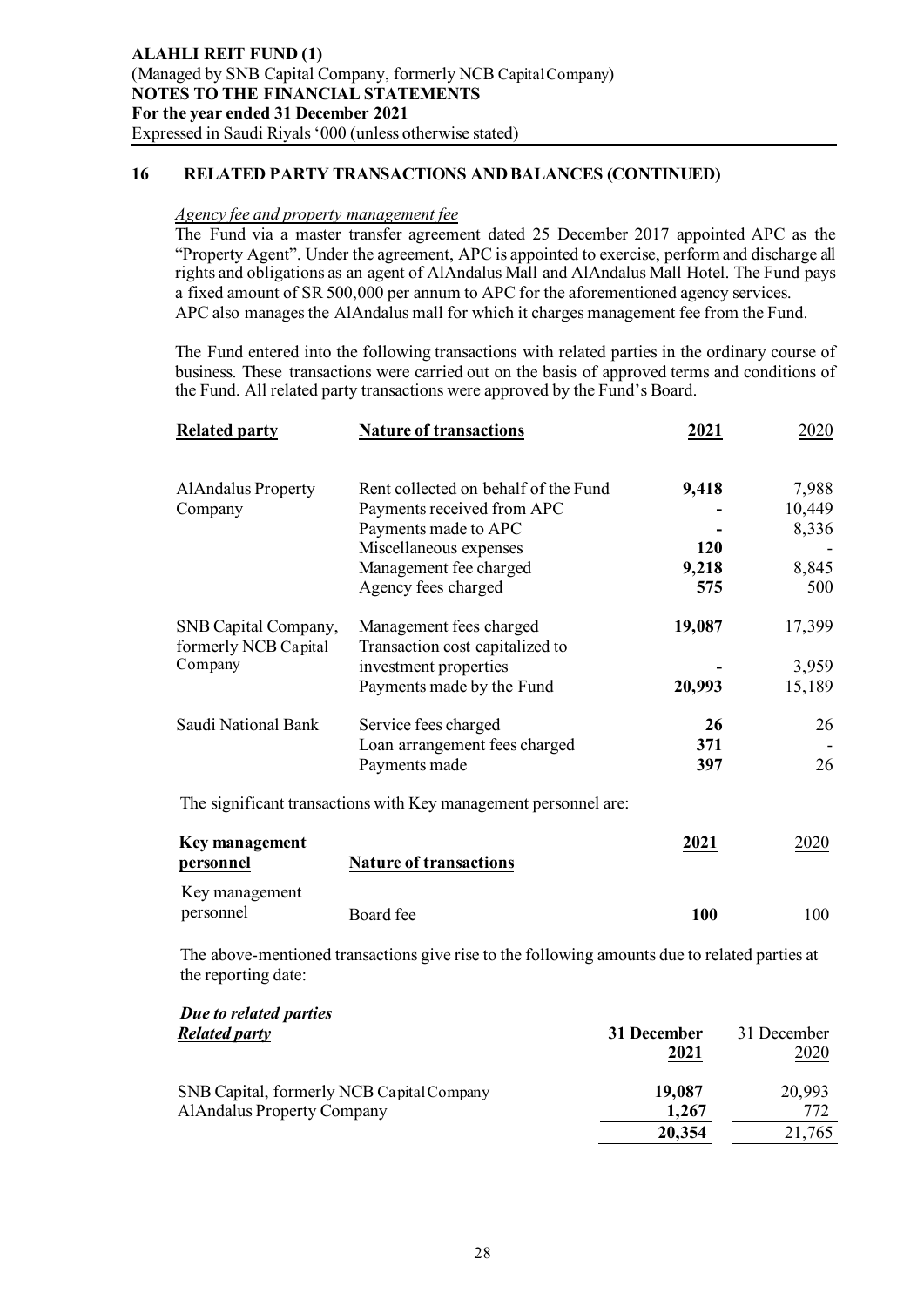# **17 SEGMENT REPORTING**

The Fund's activities include number of sectors as follows:

Retail Sector: This includes AlAndalus Mall. Hospitality Sector: This includes AlAndalus Mall Hotel. Offices Sector: This includes Salama Tower and Qbic Plaza.

The summary of the financial position and financial performance of these segments is as below:

| For the year ended                                                                                  | 31 December 2021     |                      |                 | 31 December 2020     |                           |                    |                                                      |                     |
|-----------------------------------------------------------------------------------------------------|----------------------|----------------------|-----------------|----------------------|---------------------------|--------------------|------------------------------------------------------|---------------------|
|                                                                                                     | Mall                 | <b>Hotel</b>         | <b>Office</b>   | <b>Total</b>         | Mall                      | Hotel              | Office                                               | Total               |
| Revenue<br>Operational expenses                                                                     | 126,525<br>(26, 844) | 11,497<br>(11, 382)  | 45,385<br>(612) | 183,407<br>(38, 838) | 101,711<br>(26, 269)      | 8,566<br>(15, 575) | 31,033<br>(534)                                      | 141,310<br>(42,378) |
| Depreciation                                                                                        | (10, 676)            | (5,096)              | (8, 853)        | (24, 625)            | (10,315)                  | (5, 525)           | (7,076)                                              | (22, 916)           |
| Impairment loss on investment properties<br>Impairment loss on receivables against operating leases | (6,000)              | ۰.<br>$\blacksquare$ | -<br>۰          | (6,000)              | $\blacksquare$<br>(1,000) | (25,000)           | $\overline{\phantom{a}}$<br>$\overline{\phantom{0}}$ | (25,000)<br>(1,000) |

| As of             | 31 December 2021 |         |         | 31 December 2020 |              |           |         |         |        |           |
|-------------------|------------------|---------|---------|------------------|--------------|-----------|---------|---------|--------|-----------|
|                   | Mall             | Hotel   | Office  | Fund             | <b>Total</b> | Mall      | Hotel   | Office  | Fund   | Total     |
| Total assets      | 1,232,631        | 155,175 | 505,163 | 43,782           | 1,936,751    | 1,228,815 | 157,282 | 513,024 | 4,282  | 1,903,403 |
| Total liabilities | 94,381           | 2,097   | 515,309 | 21,887           | 633,674      | 54,967    | 1,340   | 507,332 | 19,294 | 582,933   |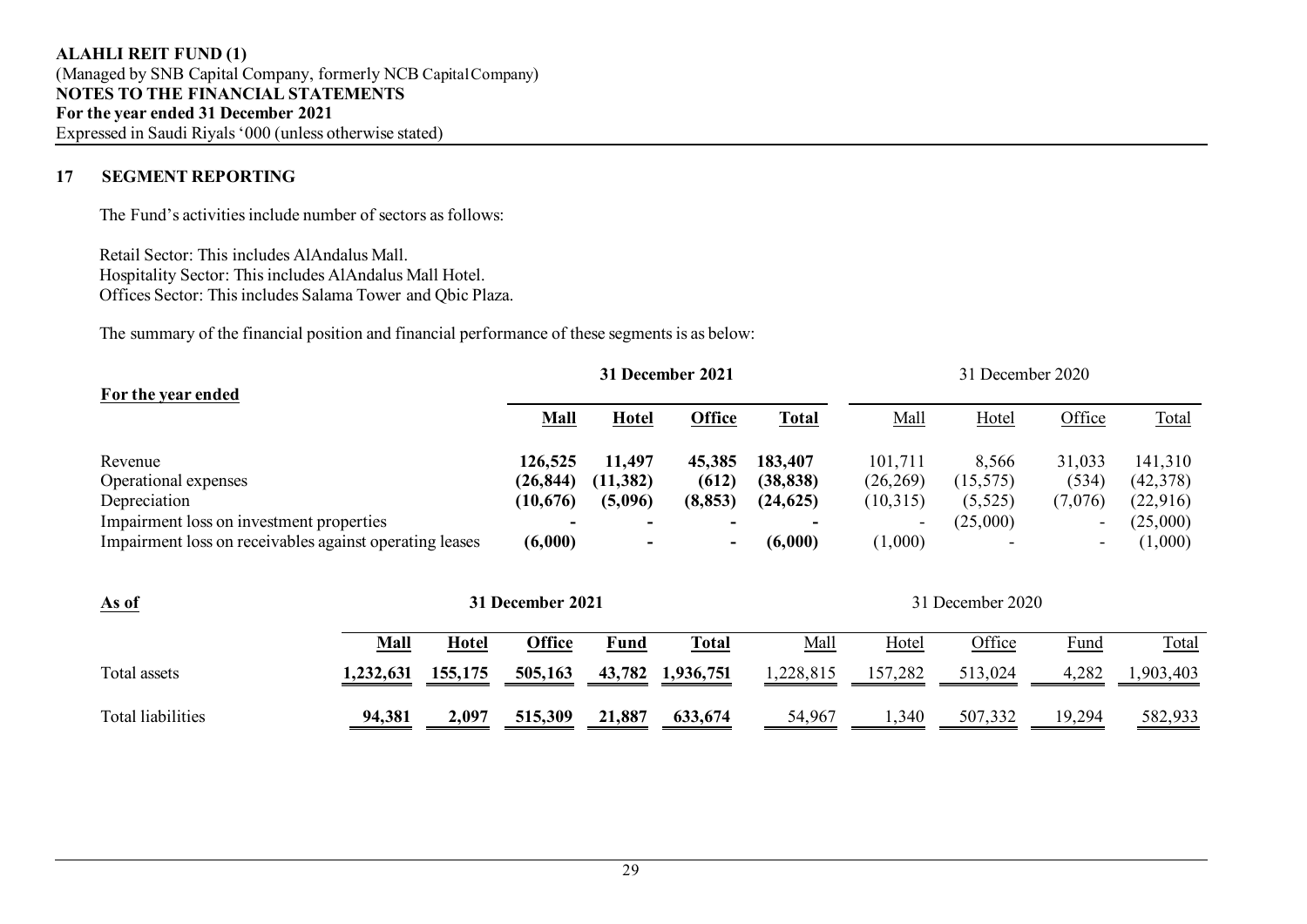# **18 REVENUE FROM PROPERTIES**

|                      | 31 December | 31 December |
|----------------------|-------------|-------------|
|                      | 2021        | 2020        |
| AlAndalus Mall       | 126,525     | 101,711     |
| Salama Tower         | 23,100      | 19,250      |
| Qbic Plaza           | 22,285      | 11,783      |
| AlAndalus Mall Hotel | 11,497      | 8,566       |
|                      | 183,407     | 141,310     |

# **19 OPERATIONAL EXPENSES**

|                      | 31 December | 31 December |
|----------------------|-------------|-------------|
|                      | 2021        | 2020        |
| AlAndalus Mall       | 26,844      | 26,269      |
| AlAndalus Mall Hotel | 11,382      | 15,575      |
| Salama Tower         | 419         | 318         |
| Qbic Plaza           | 193         | 216         |
|                      | 38,838      | 42,378      |

## **20 EFFECT ON NET ASSETS (EQUITY) PER UNIT IF INVESTMENT PROPERTIES ARE FAIR VALUED**

|                                                                                                                                                                                                      | 31 December<br>2021              | 31 December<br>2020              |
|------------------------------------------------------------------------------------------------------------------------------------------------------------------------------------------------------|----------------------------------|----------------------------------|
| Fair value of investment properties                                                                                                                                                                  | 1,854,638                        | 1,885,060                        |
| Less: Carrying value of investment properties                                                                                                                                                        | (1,825,667)                      | (1, 844, 178)                    |
| Increase in net assets (equity)                                                                                                                                                                      | 28,971                           | 40,882                           |
| Units in issue in thousands (number)                                                                                                                                                                 | 137,500                          | 137,500                          |
| Additional net assets (equity) per unit based on fair value                                                                                                                                          | 0.21                             | 0.30                             |
| Net assets (equity) attributable to unitholders before fair value<br>adjustment<br>Increase in net assets (equity)<br>Net assets (equity) attributable to unitholders after fair value<br>adjustment | 1,303,077<br>28,971<br>1,332,048 | 1,320,470<br>40,882<br>1,361,352 |
| Net Assets Attributable to each unit                                                                                                                                                                 |                                  |                                  |
| Net assets (equity) per unit (SAR) before fair value adjustment<br>Increase in net assets (equity) per unit (SAR) based on fair                                                                      | 9.48                             | 9.60                             |
| value                                                                                                                                                                                                | 0.21                             | 0.30                             |
| Net assets (equity) attributable to unitholders after fair value<br>adjustment                                                                                                                       | 9.69                             | 9.90                             |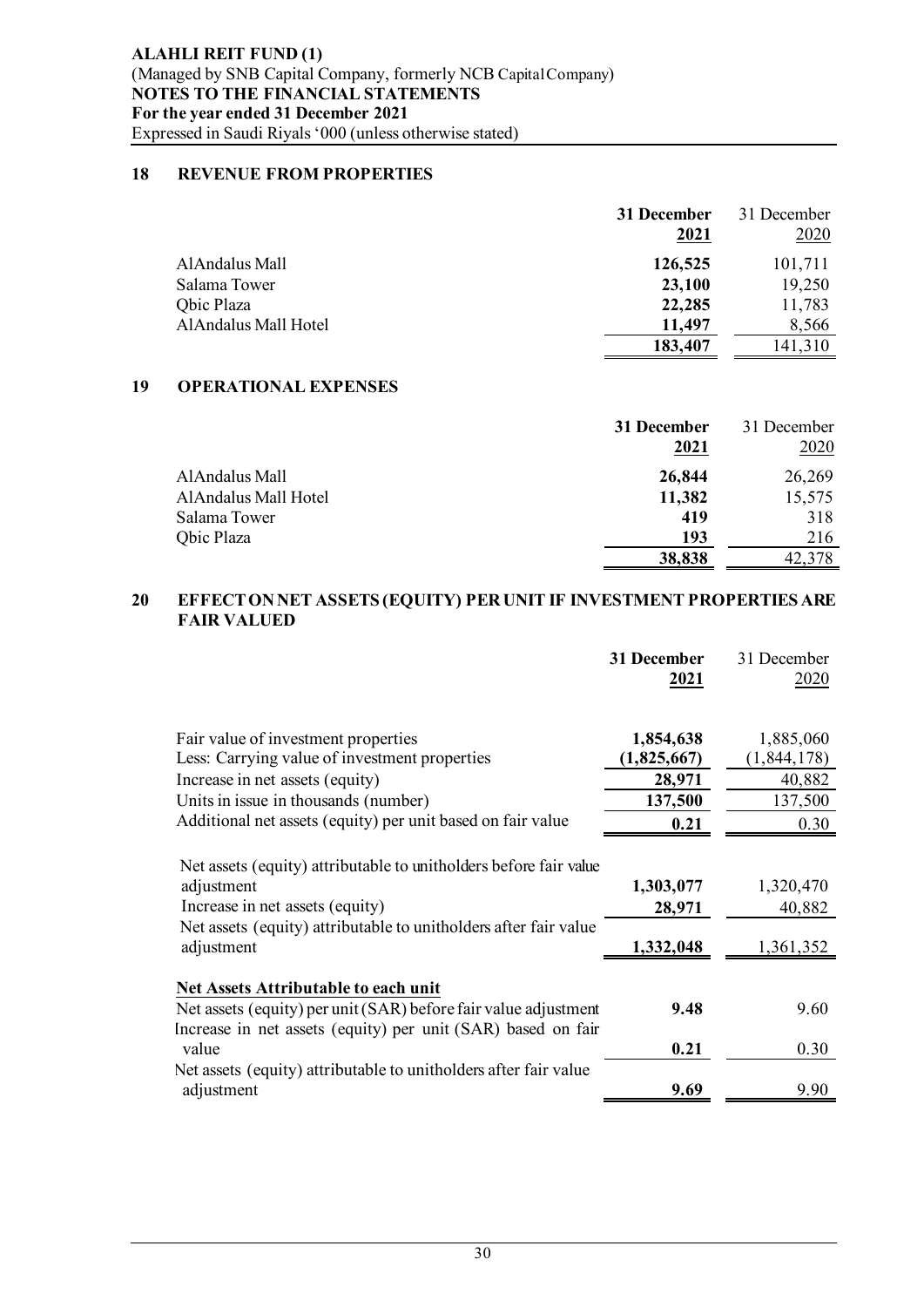# **21 OPERATING LEASES**

#### *As a lessor*

The maturity analysis of undiscounted lease payments to be received in future years is as follows:

|                   | 31 December<br>2021 | 31 December<br><u>2020</u> |
|-------------------|---------------------|----------------------------|
| Up to one year    | 16,409              | 117,800                    |
| 1 year to 5 years | 254,581             | 210,209                    |
| More than 5 years | 401,646             | 92,928                     |
|                   | 672,636             | 420,937                    |

### **22 DIVIDEND DISTRIBUTION**

On 9 February 2021 and 12 July 2021, the Fund's board approved the distribution of dividend for the year ended 31 December 2020 and period ended 30 June 2021 amounted to SR 0.325 per unit and 0.350 per unit respectively. The same was paid on 25 February 2021 and 12 August 2021 respectively.

### **23 FINANCIAL RISK MANAGEMENT**

#### **Financial risk factors**

The Fund is subject to various financial risks due to its activities including: market risk (including currency risk, fair value and cash flows of commission rate risk), credit risk and liquidity risk. The Fund's overall risk management program focuses on the unpredictability of financial markets and seeks to minimize potential adverse effects on the financial performance of the Fund.

The Fund Manager is responsible for risk management. Financial instruments carried on the statement of financial position include cash and cash equivalents, investment at fair value through profit or loss, receivables from operating leases, certain other receivables, long-term debt, due to related parties, trade payables, accrued expenses and other current liabilities. The particular recognition methods adopted are disclosed in the individual policy statements associated with each item. A financial asset and liability is offset and net amount is reported in the financial statements, when the Fund has a legally enforceable right to set off the recognized amount and intends either to settle on a net basis, or to realize the asset and liability simultaneously.

#### **a. Market risk**

Market risk is the risk that changes in market prices such as foreign exchange rates, profit rates and equity prices will affect the Fund's income or the value of its holdings of financial instruments. The objective of market risk management is to manage and control market risk exposures within acceptable parameters, while optimizing the return. The Fund manages its market risk by investing in low risk securities as per terms and conditions of the Fund.

|                                                 | <b>31 December</b> 31 December |             |
|-------------------------------------------------|--------------------------------|-------------|
|                                                 | 2021                           | <u>2020</u> |
| Investment at fair value through profit or loss | 40,031                         |             |

#### **Currency risk**

Currency risk is the risk that the value of a financial instrument will fluctuate due to changes in foreign exchange rates. The Fund's transactions are principally in Saudi Riyals and hence the Fund is not exposed to any significant current risk.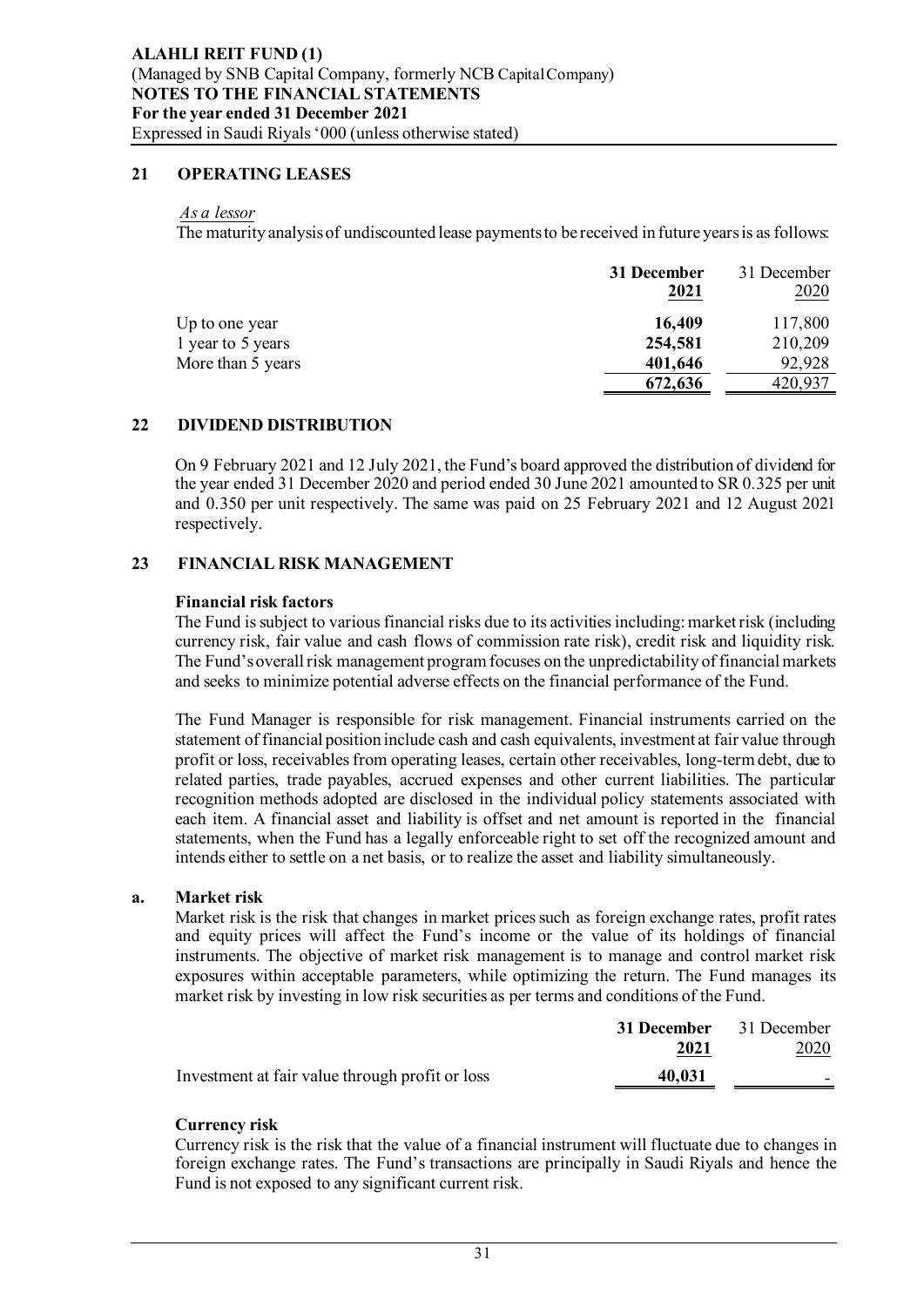# **23 FINANCIAL RISK MANAGEMENT (CONTINUED)**

#### **Commission rate risk**

Commission rate risks are the exposures to various risks associated with the effect of fluctuations in the prevailing commission rates on the Fund's financial positions and cash flow.

The Fund's commission rate risks arise mainly from its borrowings, which are at variable rate of interest and are not subject to re-pricing on a regular basis.

The Fund 's interest rate risks arise mainly from its borrowings, which are at variable commission rate and the sensitivity analysis as follows:-

|                                 | <b>Balance as at 31 December 2021</b> |                      |                                                    |                               |  |
|---------------------------------|---------------------------------------|----------------------|----------------------------------------------------|-------------------------------|--|
|                                 | <b>Income Statement</b>               |                      | <b>Statement of Owners'</b><br>Net assets (equity) |                               |  |
|                                 | Increase<br>100 points                | Reduce<br>100 points | 100 points                                         | Increase Reduce 100<br>points |  |
| Islamic financing facility cost | (5, 587)                              | 5,587                | (5,587)                                            | 5,587                         |  |
| Cash-flow sensitivity (net)     | (5, 587)                              | 5,587                | (5,587)                                            | 5,587                         |  |

|                                 | Balance as at 31 December 2020 |                      |                     |            |  |
|---------------------------------|--------------------------------|----------------------|---------------------|------------|--|
|                                 |                                | Statement of Owners' |                     |            |  |
|                                 | Income Statement               |                      | Net assets (equity) |            |  |
|                                 | Increase                       | Reduce 100           |                     | Reduce 100 |  |
|                                 | 100 points                     | points               | 100 points          | points     |  |
| Islamic financing facility cost | (5, 149)                       | 5,149                | (5,149)             | 5,149      |  |
| Cash-flow sensitivity (net)     | (5,149)                        | 5,149                | (5,149)             | 5,149      |  |

#### **b. Credit risk**

Credit risk is the risk that counterparty will not meet its obligations under a financial instrument or customer contract, leading to a financial loss. The Fund is exposed to credit risk in respect of its receivables from lessees under operating leases, investment at fair value through profit or loss, cash and cash equivalents, due from related parties and certain other receivable balances.

|                                          | 31 December | 31 December |
|------------------------------------------|-------------|-------------|
|                                          | 2021        | <u>2020</u> |
| Cash and cash equivalents                | 12,176      | 6,478       |
| Receivables from operating leases, gross | 72,192      | 59,896      |
| Other receivables                        | 510         |             |
|                                          | 84,878      | 66.374      |

The carrying amounts of financial assets represents the maximum credit exposure on these assets.

Credit risk on receivables and bank balances is limited as:

• Cash balances are held with local banks having sound credit ratings;

• Financial position of lessees is stable.

The Fund has receivables from lessees against operation leases in the Kingdom of Saudi Arabia. The Fund manages credit risk with respect to receivables from customers by monitoring in accordance with defined policies and procedures. The Fund seeks to limit its credit risk with respect to customers by setting credit limits for individual customers and by monitoring outstanding receivables on an ongoing basis. The receivable balances are monitored with the objective that the Fund's exposure to bad debts is not significant.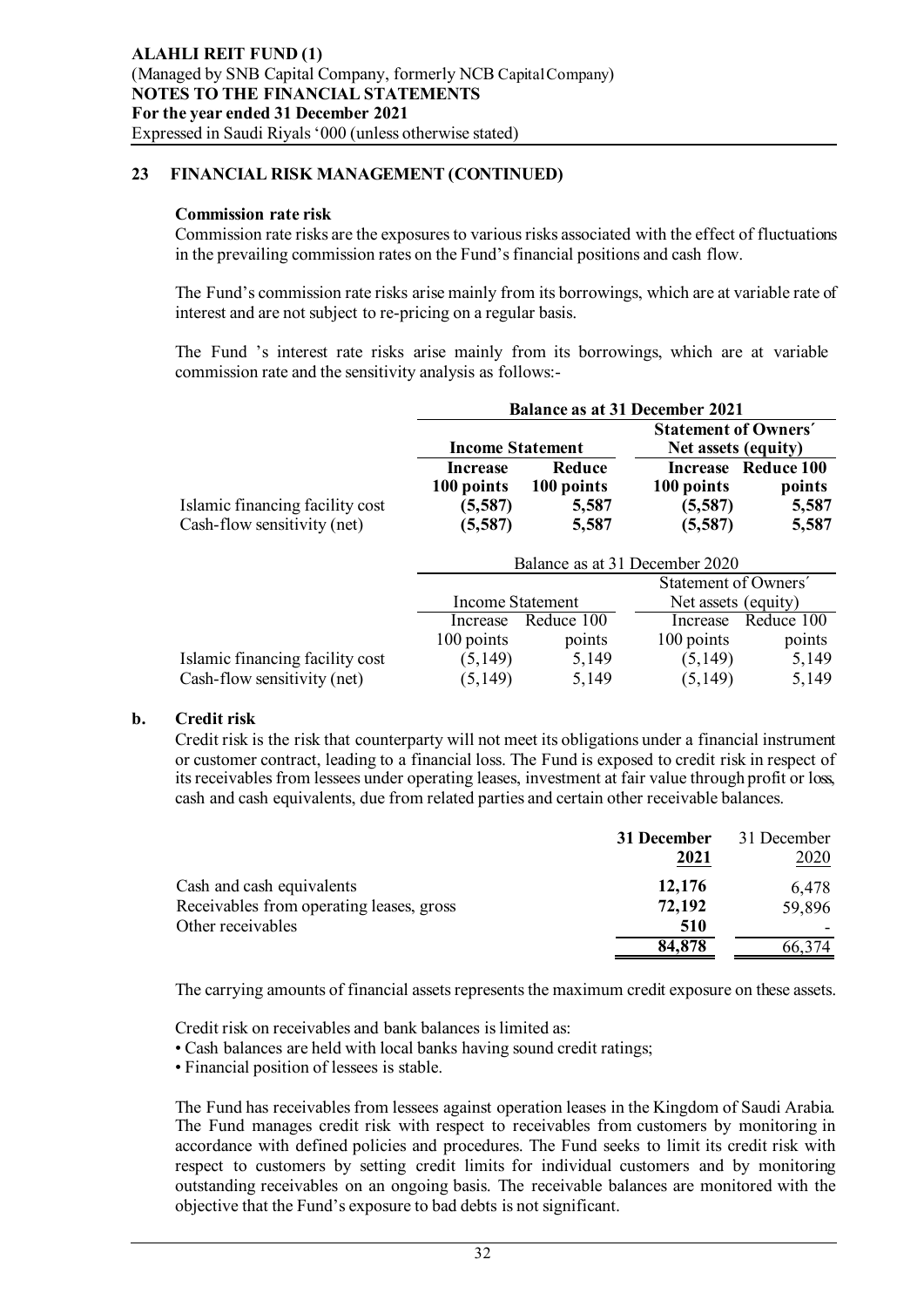## **23 FINANCIAL RISK MANAGEMENT (CONTINUED)**

The following table provides information about the exposure to credit risk and ECLs for trade receivables as at:

|                                                                                                                                 | Weighted<br>average loss<br>$rate (%)$  | <b>Gross</b><br>carrying<br>amount                              | Impairment<br>allowance                                      | <b>Credit</b><br>impairment                                                                          |
|---------------------------------------------------------------------------------------------------------------------------------|-----------------------------------------|-----------------------------------------------------------------|--------------------------------------------------------------|------------------------------------------------------------------------------------------------------|
| 31 December 2021<br>$0-90$ Days<br>090-180 Days<br>180-270 Days<br>270-365 Days<br>365-455days<br>More than 455<br><b>Total</b> | 6%<br>15%<br>35%<br>12%<br>24%<br>100%  | 19,102<br>18,771<br>8,705<br>10,850<br>9,570<br>5,194<br>72,192 | 1,198<br>2,863<br>3,050<br>1,287<br>2,274<br>5,194<br>15,866 | N <sub>0</sub><br>N <sub>0</sub><br>N <sub>0</sub><br>N <sub>0</sub><br>N <sub>0</sub><br><b>Yes</b> |
|                                                                                                                                 | Weighted<br>average loss<br>rate $(\%)$ | Gross<br>carrying<br>amount                                     | Impairment<br>allowance                                      | Credit<br>impairment                                                                                 |
| 31 December 2020                                                                                                                |                                         |                                                                 |                                                              |                                                                                                      |
| $0-90$ Days                                                                                                                     | 5%                                      | 10,864                                                          | 571                                                          | No                                                                                                   |
| 090-180 Days                                                                                                                    | 6%                                      | 28,014                                                          | 1,610                                                        | No                                                                                                   |
| 180-270 Days                                                                                                                    | 18%                                     | 6,343                                                           | 1,132                                                        | No                                                                                                   |
| 270-365 Days                                                                                                                    | 22%                                     | 2,028                                                           | 444                                                          | No                                                                                                   |
| 365-455days                                                                                                                     | 37%                                     | 2,479                                                           | 922                                                          | No                                                                                                   |
| More than 455<br>Total                                                                                                          | 51%                                     | 10,168<br>59,896                                                | 5,187<br>9,866                                               | Yes                                                                                                  |

#### **e. Liquidity risk**

Liquidity risk is the risk that the Fund will encounter difficulty in raising funds to meet commitments associated with financial instruments. Liquidity risk may result from an inability to sell a financial asset quickly at an amount close to its fair value. Liquidity risk is managed by monitoring on a regular basis that sufficient funds are available through committed credit facilities to meet any future commitments.

The Fund 's objective is to maintain a balance between continuity of funding and flexibility using bank overdrafts and bank loans.

The table below analyses the Fund's financial liabilities as at the reporting date and classifies into relevant maturities based on the contractual undiscounted cash flows.

| At 31 December 2021:   | Less than<br>1 year | More than<br>1 year |
|------------------------|---------------------|---------------------|
| <b>Borrowings</b>      |                     | 558,728             |
| Due to related parties | 20,354              | -                   |
| Other liabilities      | 7,082               | -                   |
|                        | 27,436              | 558,728             |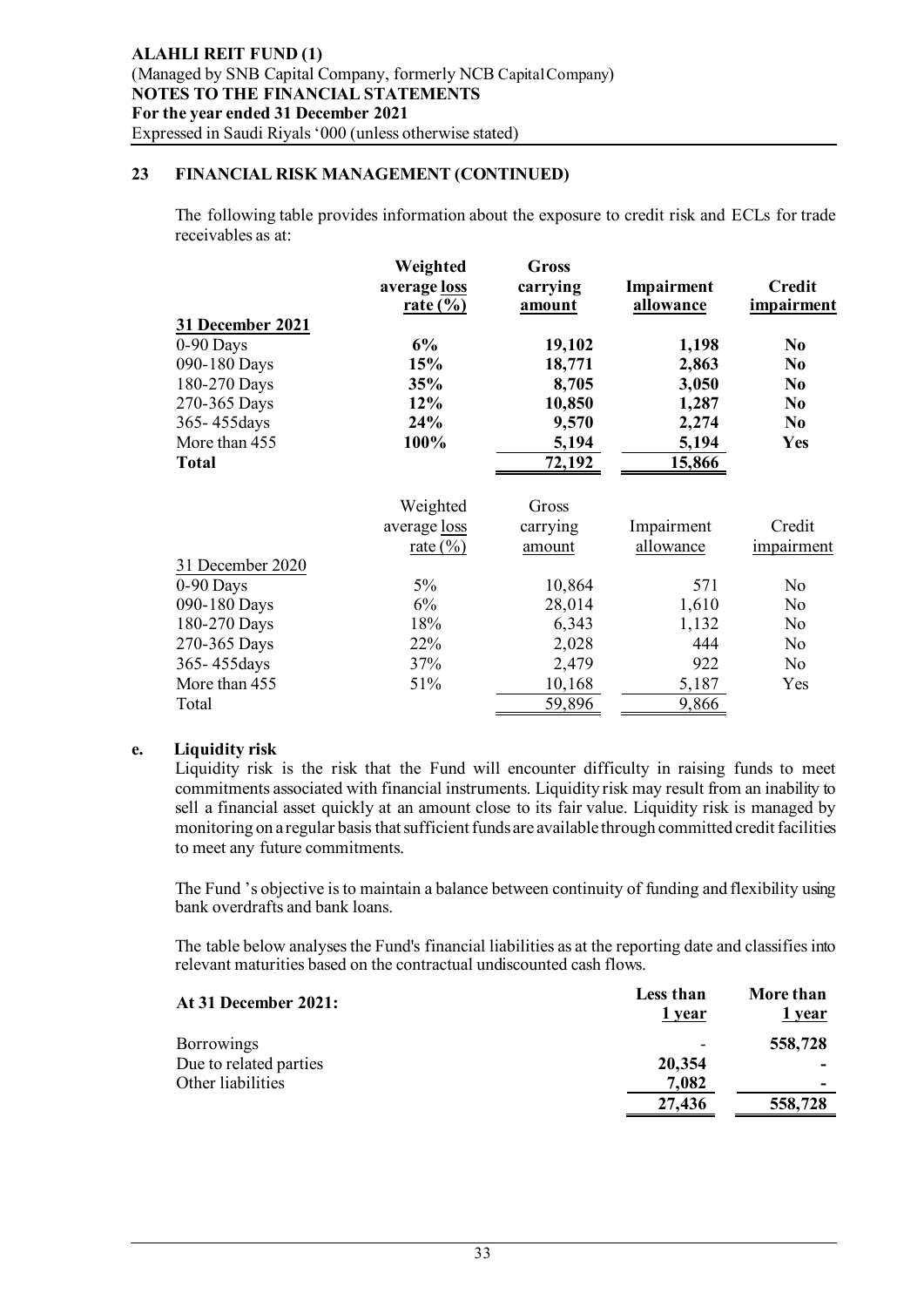# **23 FINANCIAL RISK MANAGEMENT (CONTINUED)**

| <b>At 31 December 2020:</b> | Less than<br>l year | More than<br>year |
|-----------------------------|---------------------|-------------------|
| Borrowings                  |                     | 514,995           |
| Due to related parties      | 21,765              |                   |
| Other liabilities           | 7,214               |                   |
|                             | 28,979              | 514,995           |

# **24 FAIR VALUE**

Fair value is the price that would be received to sell an asset or paid to transfer a liability in an orderly transaction between market participants at the measurement date and at prevailing market conditions regardless if the price is directly identified or estimated using other valuation technique.

All assets and liabilities whether measured at fair value or their fair values are disclosed in the financial statements in accordance with the hierarchical levels of fair value measurements as stated below are classified into the lowest level of measuring input which is considered significant for measuring the fair value as a whole.

- **Level 1:** Declared (unadjusted) and quoted market prices in active markets for identical assets or liabilities.
- Level 2: Inputs that are directly or indirectly observable or tracked for an asset or a liability other than declared prices mentioned in level 1.
- **Level 3:** Inputs that are unobservable or not tracked for an asset or a liability.

# **Fair values of financial instruments**

The Fund is exposed to risks as a result of using financial instruments. The following explains the Fund's objectives, policies and operations to manage these risks and methods used to measure them in addition to quantitative information related to these risks in the accompanying financial statements.

There were no significant changes that may expose the Fund to financial instrument risks through its objectives, policies and operations to manage these risks and methods used that are different from what have been used in prior years unless otherwise indicated.

- The Fund's management considers the fair value for receivables from operating lease, due to related parties, accruals and other payables approximate to their carrying values because of the short terms nature of the financial instruments.
- There were no transfers between level 1, 2 or 3 during the reporting period.

Financial instruments are exposed to change in value risk as a result of changes in commission rates of the financial assets and liabilities with variable commission. Actual commission rates and periods of re-pricing or maturity of financial assets and liabilities are mentioned in the related notes.